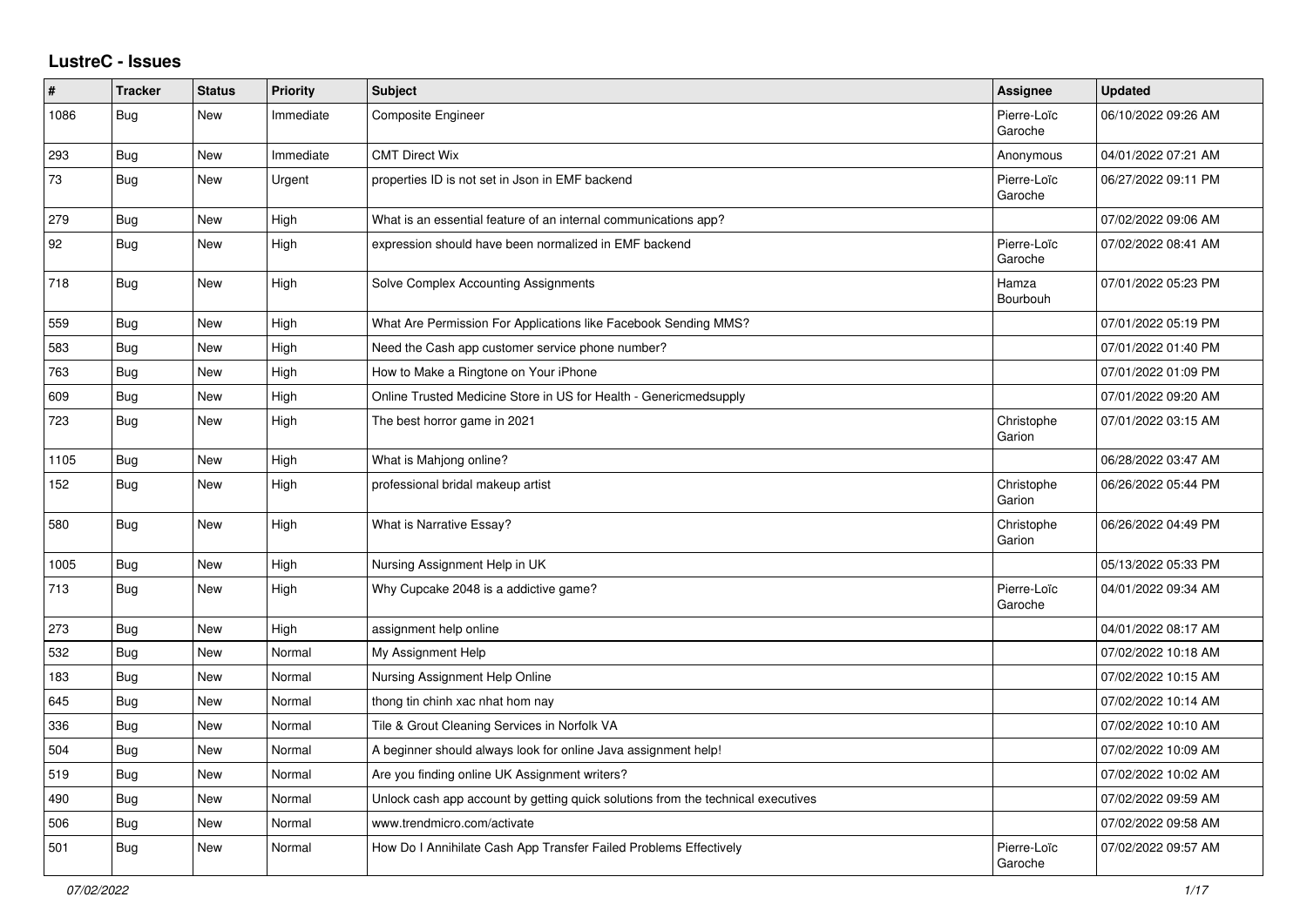| $\vert$ # | <b>Tracker</b> | <b>Status</b> | Priority | <b>Subject</b>                                                                           | Assignee               | <b>Updated</b>      |
|-----------|----------------|---------------|----------|------------------------------------------------------------------------------------------|------------------------|---------------------|
| 530       | Bug            | New           | Normal   | Cheap Assignment Writing Service UK                                                      | Anonymous              | 07/02/2022 09:55 AM |
| 333       | Bug            | New           | Normal   | Mold Removal Services in Norfolk VA                                                      |                        | 07/02/2022 09:48 AM |
| 244       | Bug            | New           | Normal   | Quels sont les avantages des stations de radio en ligne.                                 |                        | 07/02/2022 09:47 AM |
| 265       | Bug            | <b>New</b>    | Normal   | 3 Faq's On Downloading To Your Apple Ipod                                                |                        | 07/02/2022 09:47 AM |
| 380       | Bug            | New           | Normal   | Moving Services in McLean VA                                                             |                        | 07/02/2022 09:43 AM |
| 514       | Bug            | New           | Normal   | Trans-Caribbean                                                                          |                        | 07/02/2022 09:41 AM |
| 190       | Bug            | New           | Normal   | All About Cash App Transfer Fail Problems                                                |                        | 07/02/2022 09:35 AM |
| 488       | <b>Bug</b>     | New           | Normal   | Quick solution to solve cash app dispute by the technical team                           |                        | 07/02/2022 09:34 AM |
| 505       | Bug            | New           | Normal   | www.trendmicro.com/activate                                                              |                        | 07/02/2022 09:33 AM |
| 541       | Bug            | New           | Normal   | How to fix the cash app payment failed errors?                                           |                        | 07/02/2022 09:30 AM |
| 789       | <b>Bug</b>     | New           | Normal   | Full version                                                                             |                        | 07/02/2022 09:27 AM |
| 776       | Bug            | New           | Normal   | Wibargain                                                                                |                        | 07/02/2022 09:26 AM |
| 74        | <b>Bug</b>     | New           | Normal   | const is not supported inside contract                                                   | Pierre-Loïc<br>Garoche | 07/02/2022 09:17 AM |
| 525       | Bug            | New           | Normal   | If you don't have a QR code: How to activate cash app card in app                        |                        | 07/02/2022 09:16 AM |
| 520       | <b>Bug</b>     | New           | Normal   | What Is The Major Role Of Cash.app/Help and Support Page?                                |                        | 07/02/2022 09:14 AM |
| 687       | Bug            | New           | Normal   | How to use twitch.tv/activate?                                                           |                        | 07/02/2022 09:09 AM |
| 1018      | Bug            | New           | Normal   | So erhalten Sie ein kostenloses Hörbuch                                                  |                        | 07/02/2022 09:07 AM |
| 115       | <b>Bug</b>     | New           | Normal   | <b>NFL LIVE STREAM</b>                                                                   |                        | 07/02/2022 09:00 AM |
| 529       | Bug            | New           | Normal   | Thop TV APK - Free Download for Android                                                  |                        | 07/02/2022 08:56 AM |
| 280       | Bug            | <b>New</b>    | Normal   | Pacific Web Design                                                                       |                        | 07/02/2022 08:55 AM |
| 315       | Bug            | New           | Normal   | Dissertation help UK                                                                     |                        | 07/02/2022 08:51 AM |
| 502       | Bug            | New           | Normal   | Les instructions pour définir des sonneries pour iPhone sont simples et faciles à suivre |                        | 07/02/2022 08:49 AM |
| 460       | <b>Bug</b>     | New           | Normal   | Floor Cleaning Medford MA                                                                |                        | 07/02/2022 08:40 AM |
| 815       | Bug            | New           | Normal   | how do i call cash app customer service                                                  | Xavier Thirioux        | 07/02/2022 08:36 AM |
| 201       | Bug            | New           | Normal   | closure wig                                                                              |                        | 07/02/2022 08:31 AM |
| 181       | Bug            | New           | Normal   | <b>Healthcare Custom Writing Services</b>                                                |                        | 07/02/2022 08:29 AM |
| 228       | <b>Bug</b>     | New           | Normal   | Why Does Cash App Transaction Failed? - Here Is the Answer                               |                        | 07/02/2022 08:19 AM |
| 347       | <b>Bug</b>     | New           | Normal   | Eco/Green Cleaning Services in Chesapeake VA                                             |                        | 07/02/2022 08:18 AM |
| 267       | <b>Bug</b>     | New           | Normal   | How To Use Internet Radio Services To Listen To Your Favorite Songs                      |                        | 07/02/2022 08:14 AM |
| 784       | <b>Bug</b>     | New           | Normal   | How To Add Money On Cash App Card And Check The Funds?                                   |                        | 07/02/2022 08:11 AM |
| 773       | <b>Bug</b>     | New           | Normal   | Spades - Play online free                                                                |                        | 07/02/2022 08:02 AM |
| 471       | Bug            | New           | Normal   | Residential Floor Cleaning Westchester MA                                                |                        | 07/02/2022 08:00 AM |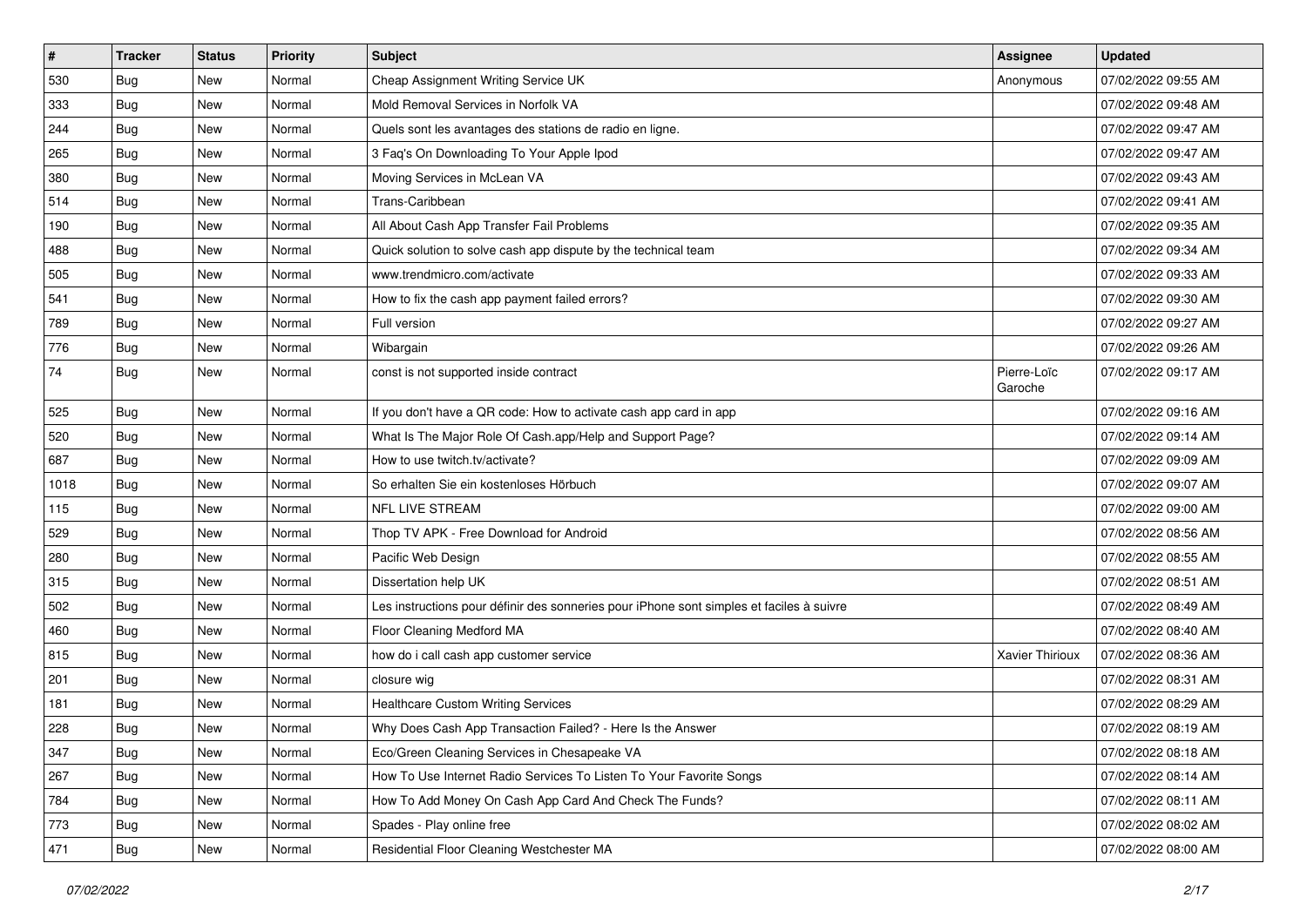| $\vert$ # | <b>Tracker</b> | <b>Status</b> | <b>Priority</b> | <b>Subject</b>                                                                                                                               | Assignee               | <b>Updated</b>      |
|-----------|----------------|---------------|-----------------|----------------------------------------------------------------------------------------------------------------------------------------------|------------------------|---------------------|
| 251       | <b>Bug</b>     | New           | Normal          | All About Cash App Transfer Fail Problems                                                                                                    | Pierre-Loïc<br>Garoche | 07/02/2022 07:56 AM |
| 191       | Bug            | New           | Normal          | <b>B2B Branding</b>                                                                                                                          |                        | 07/02/2022 07:53 AM |
| 76        | <b>Bug</b>     | New           | Normal          | Import error: Load error: imported node real_to_int declared in a regular Lustre file. File "include/conv.lusi", line<br>1, characters 0-64: |                        | 07/02/2022 07:50 AM |
| 690       | Bug            | New           | Normal          | campervan hire                                                                                                                               |                        | 07/02/2022 07:35 AM |
| 500       | <b>Bug</b>     | New           | Normal          | Simply contact the technical team, to find the solution to cash app refund problems.                                                         | Pierre-Loïc<br>Garoche | 07/02/2022 07:32 AM |
| 781       | Bug            | New           | Normal          | Free Whatsapp Group to Join                                                                                                                  |                        | 07/02/2022 07:28 AM |
| 188       | <b>Bug</b>     | New           | Normal          | Why are university students buying assignments online?                                                                                       | Pierre-Loïc<br>Garoche | 07/02/2022 07:25 AM |
| 536       | <b>Bug</b>     | New           | Normal          | How to check the balance on the cash app card                                                                                                | Hamza<br>Bourbouh      | 07/02/2022 07:22 AM |
| 464       | Bug            | New           | Normal          | Upholstery Cleaning Westchester MA                                                                                                           |                        | 07/02/2022 07:19 AM |
| 785       | Bug            | New           | Normal          | How To Get Money Off Cash App Without Card Or With A Card?                                                                                   |                        | 07/02/2022 07:16 AM |
| 627       | Bug            | New           | Normal          | <b>HELO</b>                                                                                                                                  |                        | 07/02/2022 07:09 AM |
| 331       | Bug            | New           | Normal          | Water Extraction Services in Norfolk VA                                                                                                      |                        | 07/02/2022 06:59 AM |
| 278       | <b>Bug</b>     | New           | Normal          | Cash App Help & Solutions - Here You Will Get Better Assistance                                                                              |                        | 07/02/2022 06:56 AM |
| 735       | Bug            | New           | Normal          | A quick fix of how to get money back from cash app stocks                                                                                    |                        | 07/02/2022 06:51 AM |
| 699       | <b>Bug</b>     | New           | Normal          | Would you be able to utilize Cash App Twitch?                                                                                                |                        | 07/02/2022 06:51 AM |
| 802       | Bug            | New           | Normal          | Who Is an ETL Engineer                                                                                                                       |                        | 07/02/2022 06:40 AM |
| 182       | <b>Bug</b>     | New           | Normal          | <b>Healthcare Custom Writing Services</b>                                                                                                    |                        | 07/02/2022 06:37 AM |
| 498       | Bug            | New           | Normal          | Téléchargeur SoundCloud : SoundCloud en Mp3                                                                                                  | Christophe<br>Garion   | 07/02/2022 06:31 AM |
| 123       | Bug            | New           | Normal          | https://www.reddit.com/r/NRLgrandfinal2020/                                                                                                  |                        | 07/02/2022 06:30 AM |
| 496       | Bug            | New           | Normal          | What is Live NetTV?                                                                                                                          |                        | 07/02/2022 06:28 AM |
| 168       | Bug            | New           | Normal          | UFC 256 Live Stream Online                                                                                                                   |                        | 07/02/2022 06:26 AM |
| 469       | Bug            | New           | Normal          | Germs Removal Westchester MA                                                                                                                 |                        | 07/02/2022 06:25 AM |
| 292       | <b>Bug</b>     | <b>New</b>    | Normal          | Venmo to Cash App Transfer Of Money- Explore Here                                                                                            |                        | 07/02/2022 06:19 AM |
| 492       | Bug            | New           | Normal          | HD Streamz MOD APK v3.5.5 (Keine Werbung)                                                                                                    |                        | 07/02/2022 06:16 AM |
| 133       | <b>Bug</b>     | New           | Normal          | craftlabs                                                                                                                                    |                        | 07/02/2022 06:00 AM |
| 507       | <b>Bug</b>     | New           | Normal          | central.bitdefender.com                                                                                                                      |                        | 07/02/2022 05:55 AM |
| 534       | Bug            | New           | Normal          | Know how to initiate cash app refund by contacting the technical team                                                                        | Pierre-Loïc<br>Garoche | 07/02/2022 05:52 AM |
| 666       | Bug            | New           | Normal          | 470+ pages à colorier de Noël                                                                                                                |                        | 07/02/2022 05:51 AM |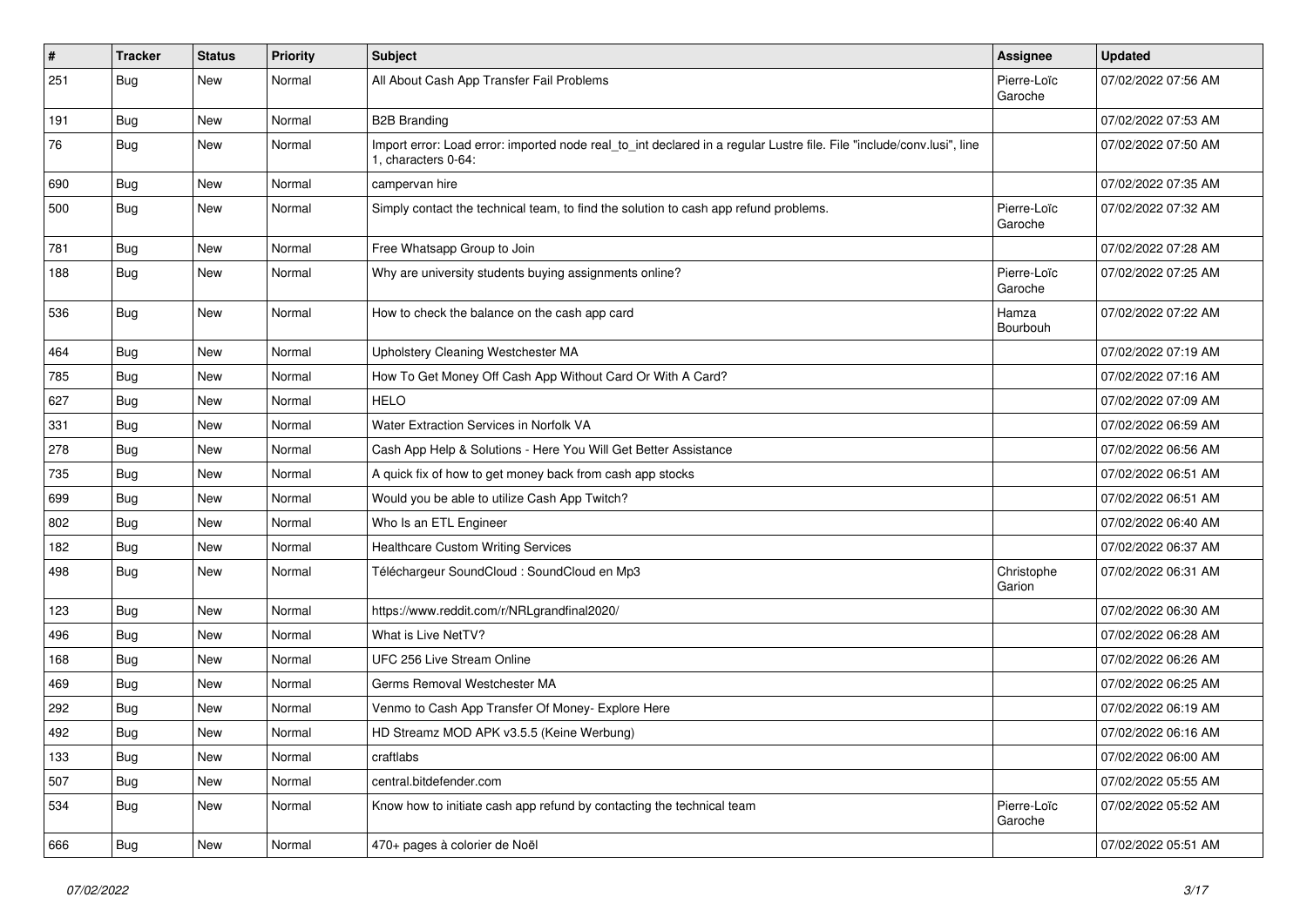| $\vert$ # | <b>Tracker</b> | <b>Status</b> | Priority | <b>Subject</b>                                                 | Assignee               | <b>Updated</b>      |
|-----------|----------------|---------------|----------|----------------------------------------------------------------|------------------------|---------------------|
| 809       | <b>Bug</b>     | New           | Normal   | Smash Karts - immerse yourself in the exciting race            |                        | 07/02/2022 05:46 AM |
| 696       | <b>Bug</b>     | New           | Normal   | How to Install the TuMangaOnline App                           |                        | 07/02/2022 05:41 AM |
| 632       | <b>Bug</b>     | New           | Normal   | CheapestMedsShop   100% Safe Medicines Online in UK & AUS.     |                        | 07/02/2022 05:41 AM |
| 694       | <b>Bug</b>     | New           | Normal   | How to Get Guidance On How To Cash App Withdrawal Limit?       | Christophe<br>Garion   | 07/02/2022 05:38 AM |
| 724       | <b>Bug</b>     | <b>New</b>    | Normal   | Dial Chime Customer support number for a quick response        |                        | 07/02/2022 05:37 AM |
| 128       | <b>Bug</b>     | New           | Normal   | dfgbd                                                          |                        | 07/02/2022 05:37 AM |
| 508       | Bug            | New           | Normal   | hire a professional dissertation help                          |                        | 07/02/2022 05:36 AM |
| 801       | <b>Bug</b>     | New           | Normal   | Who Is an ETL Engineer                                         |                        | 07/02/2022 05:26 AM |
| 261       | <b>Bug</b>     | New           | Normal   | Ringtone Downloads - Easy Ways Come Up With Your Own Ringtones |                        | 07/02/2022 05:21 AM |
| 194       | Bug            | New           | Normal   | lace closure wigs                                              |                        | 07/02/2022 05:14 AM |
| 817       | <b>Bug</b>     | New           | Normal   | Pacman 30th Anniversary                                        |                        | 07/02/2022 05:11 AM |
| 169       | Bug            | <b>New</b>    | Normal   | CV Maker - UAE CV Writing Agency                               |                        | 07/02/2022 05:10 AM |
| 494       | Bug            | New           | Normal   | <b>Buy Discussion Post</b>                                     |                        | 07/02/2022 05:02 AM |
| 487       | <b>Bug</b>     | New           | Normal   | Cheap Fake Dunks                                               |                        | 07/02/2022 04:46 AM |
| 316       | Bug            | New           | Normal   | Finden Sie den besten Klingelton für Ihr Telefon               |                        | 07/02/2022 04:37 AM |
| 234       | <b>Bug</b>     | New           | Normal   | My Personal Experience With the College Writing Services       |                        | 07/02/2022 04:33 AM |
| 219       | Bug            | <b>New</b>    | Normal   | Free Ringtones for Cell Phones.                                |                        | 07/02/2022 04:27 AM |
| 284       | <b>Bug</b>     | New           | Normal   | All About Cash App Transfer Fail Problems                      |                        | 07/02/2022 04:20 AM |
| 674       | <b>Bug</b>     | New           | Normal   | The best game in 2021                                          | Pierre-Loïc<br>Garoche | 07/02/2022 04:16 AM |
| 143       | Bug            | <b>New</b>    | Normal   | Bob lace front wigs                                            |                        | 07/02/2022 04:08 AM |
| 247       | <b>Bug</b>     | New           | Normal   | best 4 Channel Amp                                             |                        | 07/02/2022 03:57 AM |
| 721       | <b>Bug</b>     | New           | Normal   | Cómo instalar un Mod Apk                                       |                        | 07/02/2022 03:53 AM |
| 531       | <b>Bug</b>     | New           | Normal   | Cheap Assignment Writing Service UK                            | Anonymous              | 07/02/2022 03:47 AM |
| 1077      | Bug            | <b>New</b>    | Normal   | Les excellentes façons d'utiliser ces images                   |                        | 07/02/2022 03:37 AM |
| 707       | Bug            | New           | Normal   | Why Accounting Assignments Are Beneficial For The Students?    | Pierre-Loïc<br>Garoche | 07/02/2022 03:30 AM |
| 146       | Bug            | New           | Normal   | bayabais                                                       |                        | 07/02/2022 03:25 AM |
| 568       | <b>Bug</b>     | New           | Normal   | Instale a versão mais recente do YouTube Premium               |                        | 07/02/2022 03:07 AM |
| 705       | Bug            | <b>New</b>    | Normal   | wuxiaworld                                                     |                        | 07/02/2022 02:59 AM |
| 345       | <b>Bug</b>     | New           | Normal   | Stain Protection Services in Chesapeake VA                     |                        | 07/02/2022 02:55 AM |
| 553       | <b>Bug</b>     | New           | Normal   | Cinema HD APK - Free Movie Enjoyment App on Android            |                        | 07/02/2022 02:55 AM |
| 218       | <b>Bug</b>     | New           | Normal   | Popular Educational trends                                     |                        | 07/02/2022 02:49 AM |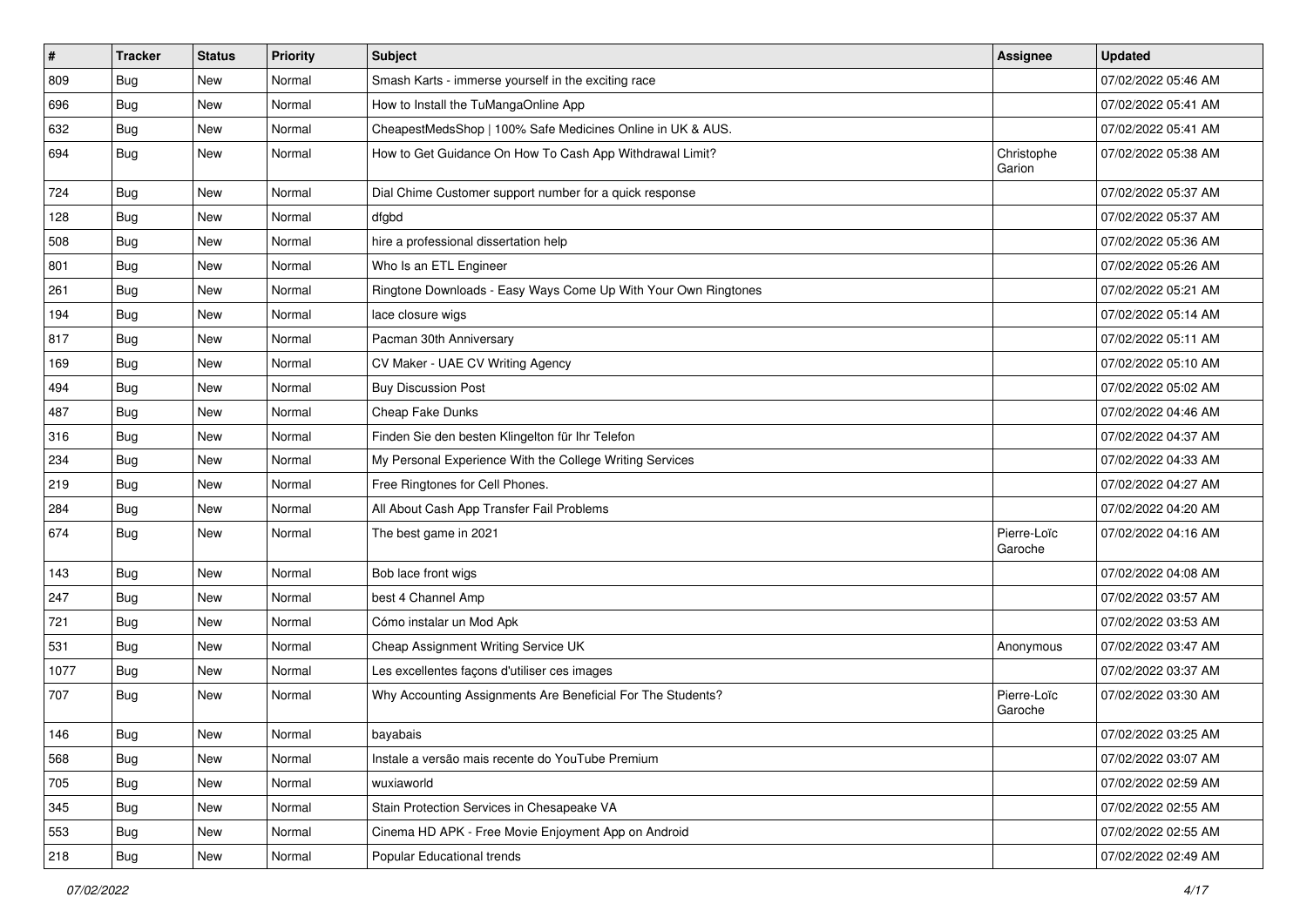| #   | Tracker    | <b>Status</b> | <b>Priority</b> | Subject                                                                                | Assignee               | <b>Updated</b>      |
|-----|------------|---------------|-----------------|----------------------------------------------------------------------------------------|------------------------|---------------------|
| 313 | <b>Bug</b> | New           | Normal          | Water Extraction Services in Virginia Beach VA                                         |                        | 07/02/2022 02:48 AM |
| 623 | Bug        | New           | Normal          | Listen to online radio stations for mobile phones                                      |                        | 07/02/2022 02:39 AM |
| 640 | <b>Bug</b> | New           | Normal          | play game with me                                                                      |                        | 07/02/2022 02:38 AM |
| 759 | Bug        | New           | Normal          | Canon IJ Network Tool                                                                  | Pierre-Loïc<br>Garoche | 07/02/2022 02:36 AM |
| 670 | Bug        | New           | Normal          | JTWhatsApp Apk - The New and Improved WhatsApp                                         |                        | 07/02/2022 02:31 AM |
| 88  | Bug        | New           | Normal          | kind2 output: When for node arguments                                                  | Pierre-Loïc<br>Garoche | 07/02/2022 02:30 AM |
| 537 | Bug        | New           | Normal          | Get tech assistance with customer support on ATT Yahoo email login issue.              |                        | 07/02/2022 02:26 AM |
| 258 | Bug        | New           | Normal          | Fake Nike Dunk High AMBUSH Deep Royal                                                  |                        | 07/02/2022 02:25 AM |
| 664 | Bug        | New           | Normal          | Tea TV Apk Download - The Best Way to Watch Movies Offline                             |                        | 07/02/2022 02:20 AM |
| 811 | Bug        | New           | Normal          | Canon IJ Network Tool                                                                  |                        | 07/02/2022 02:19 AM |
| 766 | Bug        | New           | Normal          | Pobreflix Mod APK Review                                                               |                        | 07/02/2022 02:16 AM |
| 629 | Bug        | New           | Normal          | How Can I Load Cash App Card at Walmart straight away?                                 |                        | 07/02/2022 02:14 AM |
| 189 | Bug        | <b>New</b>    | Normal          | <b>College Biology Writing Services</b>                                                |                        | 07/02/2022 02:11 AM |
| 719 | Bug        | New           | Normal          | How Do I Send \$5000 Through Cash App Account With Ease?                               |                        | 07/02/2022 01:37 AM |
| 622 | Bug        | New           | Normal          | CheapestMedsShop   100% Safe Medicines Online in UK & AUS.                             |                        | 07/02/2022 01:33 AM |
| 562 | Bug        | New           | Normal          | Learn Basic Mahjong Rules                                                              |                        | 07/02/2022 01:30 AM |
| 549 | <b>Bug</b> | New           | Normal          | Radio Luisteren                                                                        |                        | 07/02/2022 01:24 AM |
| 75  | <b>Bug</b> | <b>New</b>    | Normal          | exception File "checks/algebraicLoop.ml", line 368, characters 16-22: Assertion failed |                        | 07/02/2022 01:19 AM |
| 555 | <b>Bug</b> | New           | Normal          | web design development in hyderabad                                                    |                        | 07/02/2022 01:13 AM |
| 495 | <b>Bug</b> | New           | Normal          | Twitch Clip Downloader Download Twitch Clips Online 2021                               |                        | 07/02/2022 01:12 AM |
| 150 | Bug        | New           | Normal          | dfgh                                                                                   |                        | 07/02/2022 01:11 AM |
| 702 | <b>Bug</b> | New           | Normal          | Avail Chime Customer Service to know How To Get Chime Bank Statement                   |                        | 07/02/2022 01:11 AM |
| 231 | Bug        | New           | Normal          | Is the ringtone download difficult or not?                                             | Pierre-Loïc<br>Garoche | 07/02/2022 01:01 AM |
| 230 | Bug        | New           | Normal          | Add Money To Cash App Card - Auto Cash Apps                                            |                        | 07/02/2022 12:57 AM |
| 120 | <b>Bug</b> | New           | Normal          | ghfjtkx                                                                                | Pierre-Loïc<br>Garoche | 07/02/2022 12:50 AM |
| 604 | <b>Bug</b> | New           | Normal          | Idle Game Online                                                                       |                        | 07/02/2022 12:45 AM |
| 257 | Bug        | New           | Normal          | Best latte machines                                                                    |                        | 07/02/2022 12:41 AM |
| 788 | <b>Bug</b> | New           | Normal          | Intro Maker Mod APK                                                                    |                        | 07/02/2022 12:36 AM |
| 489 | Bug        | New           | Normal          | Get cash app refund instantly if sent to the wrong person                              |                        | 07/02/2022 12:33 AM |
| 470 | <b>Bug</b> | New           | Normal          | Commercial Floor Cleaning Westchester MA                                               |                        | 07/02/2022 12:31 AM |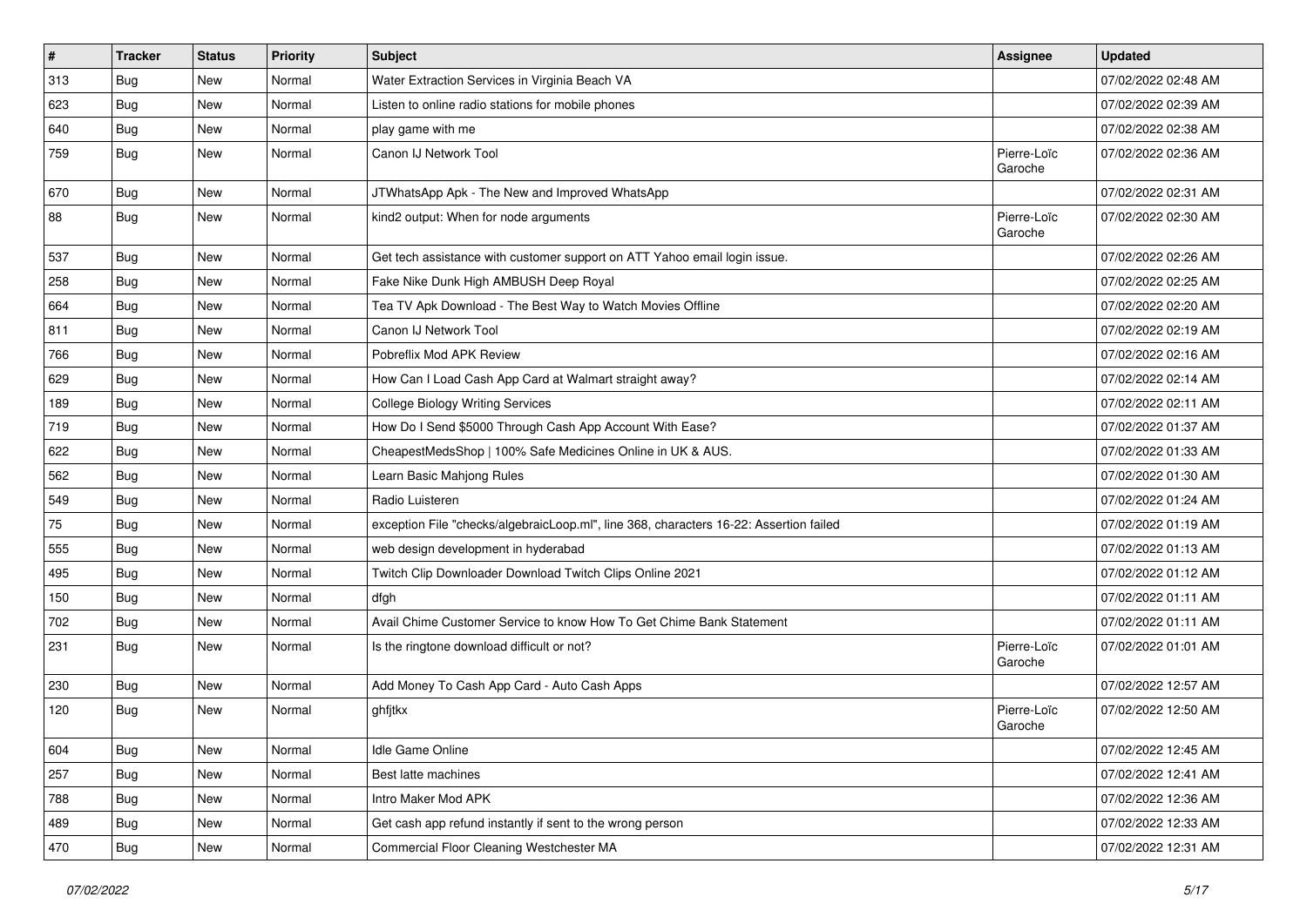| $\vert$ # | <b>Tracker</b> | <b>Status</b> | <b>Priority</b> | <b>Subject</b>                                                                         | <b>Assignee</b>       | <b>Updated</b>      |
|-----------|----------------|---------------|-----------------|----------------------------------------------------------------------------------------|-----------------------|---------------------|
| 209       | <b>Bug</b>     | New           | Normal          | Neglect to access old Cash App account considering message notice issue? Contact help. |                       | 07/02/2022 12:31 AM |
| 461       | Bug            | New           | Normal          | Germs Removal Medford MA                                                               |                       | 07/02/2022 12:30 AM |
| 567       | Bug            | New           | Normal          | Singapore assignment help                                                              |                       | 07/02/2022 12:28 AM |
| 515       | Bug            | New           | Normal          | Fragment Nike Dunk High Tokyo Fake                                                     |                       | 07/02/2022 12:24 AM |
| 547       | <b>Bug</b>     | New           | Normal          | Get rid of the issue of cash app down by calling experts.                              |                       | 07/02/2022 12:17 AM |
| 764       | <b>Bug</b>     | New           | Normal          | What is available to see what I can watch HBO Max?                                     |                       | 07/02/2022 12:16 AM |
| 577       | Bug            | New           | Normal          | Follow these easy steps to make Admiral Casino Login                                   |                       | 07/02/2022 12:10 AM |
| 466       | <b>Bug</b>     | <b>New</b>    | Normal          | Floor Stripping Westchester MA                                                         |                       | 07/02/2022 12:03 AM |
| 193       | <b>Bug</b>     | New           | Normal          | 18% Discount on Homeopathic medicines                                                  |                       | 07/01/2022 11:57 PM |
| 157       | Bug            | <b>New</b>    | Normal          | Forget cash app pin                                                                    |                       | 07/01/2022 11:56 PM |
| 662       | <b>Bug</b>     | New           | Normal          | Oreo TV Download - The Easiest Way to Watch Live TV                                    |                       | 07/01/2022 11:55 PM |
| 581       | <b>Bug</b>     | <b>New</b>    | Normal          | E-Learning Course Help                                                                 |                       | 07/01/2022 11:55 PM |
| 617       | Bug            | New           | Normal          | Buy Vidalista Tablets (Tadalafil) at [\$25 OFF + Free Shipping] Vidalistatablets       |                       | 07/01/2022 11:52 PM |
| 777       | <b>Bug</b>     | New           | Normal          | Obtain driving instructions using Google Maps.                                         |                       | 07/01/2022 11:27 PM |
| 642       | <b>Bug</b>     | New           | Normal          | thong tin thoi tiet ngay hom nay                                                       |                       | 07/01/2022 11:27 PM |
| 652       | Bug            | New           | Normal          | Sesame Health Benefits                                                                 |                       | 07/01/2022 11:21 PM |
| 118       | <b>Bug</b>     | New           | Normal          | golf                                                                                   | Anonymous             | 07/01/2022 11:12 PM |
| 799       | Bug            | New           | Normal          | Who Is an ETL Engineer                                                                 |                       | 07/01/2022 11:11 PM |
| 113       | <b>Bug</b>     | New           | Normal          | ufc 254 live                                                                           |                       | 07/01/2022 10:42 PM |
| 616       | <b>Bug</b>     | New           | Normal          | Buy Anavar Tablets   Anavar For Sale in USA, UK & Australia                            |                       | 07/01/2022 10:36 PM |
| 551       | <b>Bug</b>     | <b>New</b>    | Normal          | Why Do Students Need Online Best Dissertation Writing Services?                        |                       | 07/01/2022 10:05 PM |
| 701       | <b>Bug</b>     | New           | Normal          | Why Law Essay Helper UK is Necessary?                                                  |                       | 07/01/2022 10:04 PM |
| 253       | Bug            | New           | Normal          | Florence Lawrence                                                                      |                       | 07/01/2022 09:57 PM |
| 223       | <b>Bug</b>     | New           | Normal          | WhatsApp Plus: Download, Update and Themes                                             |                       | 07/01/2022 09:56 PM |
| 767       | Bug            | New           | Normal          | apkmod                                                                                 |                       | 07/01/2022 09:50 PM |
| 482       | Bug            | New           | Normal          | <b>Text Window</b>                                                                     |                       | 07/01/2022 09:48 PM |
| 517       | <b>Bug</b>     | New           | Normal          | Proficient tips to take help of cash app support professionals:                        |                       | 07/01/2022 09:28 PM |
| 497       | Bug            | New           | Normal          | Fake Nike Dunk Low Off-White Lot 50                                                    |                       | 07/01/2022 09:21 PM |
| 153       | Bug            | New           | Normal          | urgent loan online                                                                     | Christophe<br>Garion  | 07/01/2022 09:18 PM |
| 132       | Bug            | New           | Normal          | concrete-everything                                                                    |                       | 07/01/2022 09:16 PM |
| 771       | Bug            | New           | Normal          | united airlines baggage policy                                                         |                       | 07/01/2022 09:14 PM |
| 264       | <b>Bug</b>     | New           | Normal          | We Buy Your Unwanted Car                                                               | Corentin<br>Lauverjat | 07/01/2022 09:12 PM |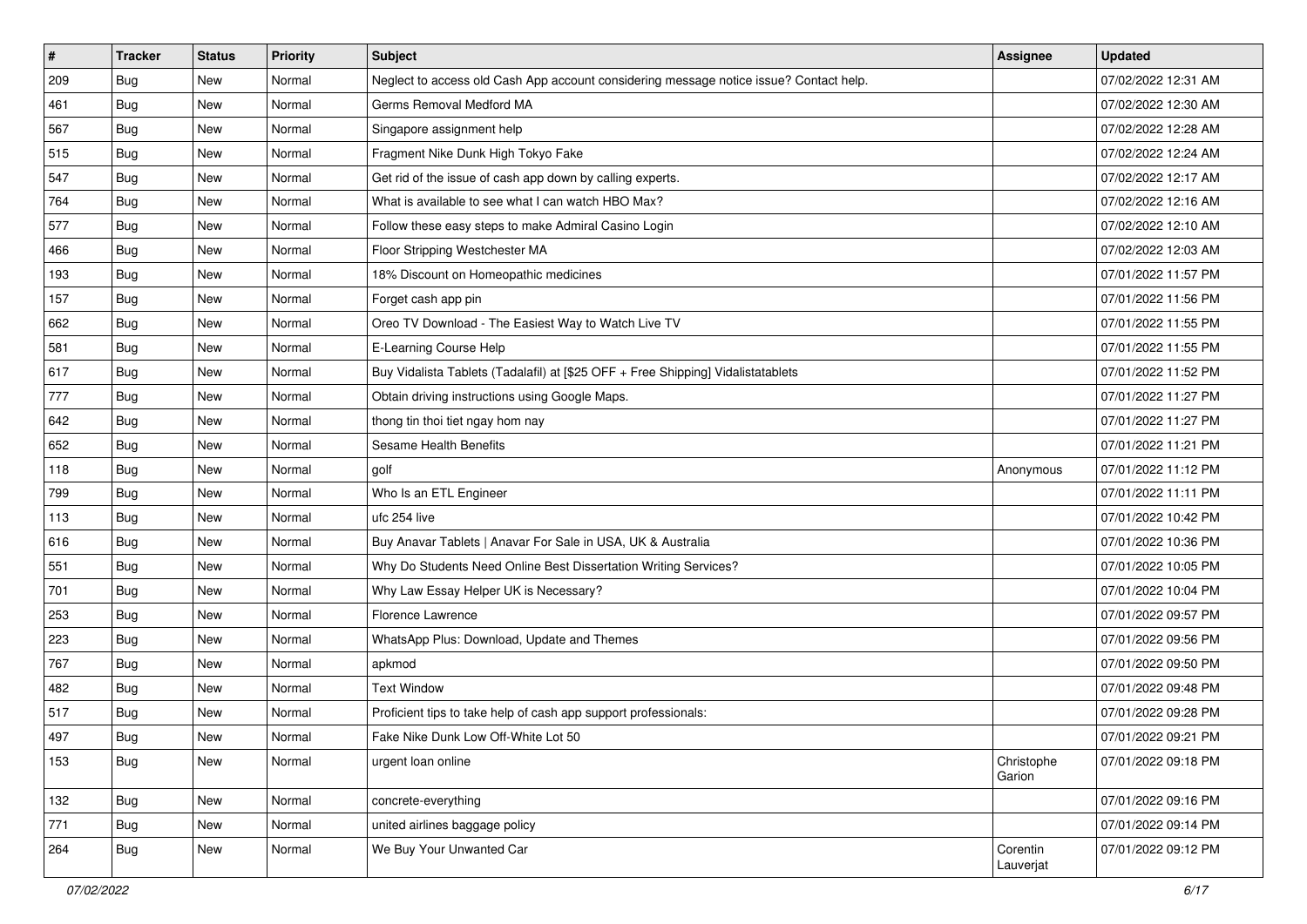| $\vert$ # | <b>Tracker</b> | <b>Status</b> | <b>Priority</b> | Subject                                                                       | Assignee               | <b>Updated</b>      |
|-----------|----------------|---------------|-----------------|-------------------------------------------------------------------------------|------------------------|---------------------|
| 200       | Bug            | New           | Normal          | uiopilo                                                                       |                        | 07/01/2022 09:03 PM |
| 139       | <b>Bug</b>     | New           | Normal          | relseo                                                                        |                        | 07/01/2022 09:02 PM |
| 624       | Bug            | New           | Normal          | Use go with the Driving Directions for your go                                |                        | 07/01/2022 08:59 PM |
| 628       | Bug            | New           | Normal          | CV reviewing services!                                                        |                        | 07/01/2022 08:47 PM |
| 140       | Bug            | New           | Normal          | sugarbalanceusa                                                               |                        | 07/01/2022 08:36 PM |
| 782       | <b>Bug</b>     | New           | Normal          | Comment faire une sonnerie téléphonique                                       |                        | 07/01/2022 08:28 PM |
| 116       | <b>Bug</b>     | New           | Normal          | aertaeyg                                                                      |                        | 07/01/2022 07:42 PM |
| 922       | <b>Bug</b>     | New           | Normal          | Why Is The Need For Assignment Writing Services?                              |                        | 07/01/2022 07:34 PM |
| 772       | Bug            | New           | Normal          | united airlines baggage policy                                                |                        | 07/01/2022 07:30 PM |
| 289       | Bug            | New           | Normal          | Recover Yahoo Mail Forgotten Password - Explore Kanata Chinese                |                        | 07/01/2022 07:26 PM |
| 312       | <b>Bug</b>     | New           | Normal          | Stain Protection Services in Virginia Beach VA                                |                        | 07/01/2022 07:26 PM |
| 211       | Bug            | New           | Normal          | Problem in Cash App rebate? Call Cash App customer service number for help.   |                        | 07/01/2022 07:20 PM |
| 717       | Bug            | New           | Normal          | Disney Plus Apk - Watch Movies and TV Shows on Your Device                    |                        | 07/01/2022 07:02 PM |
| 592       | <b>Bug</b>     | New           | Normal          | Deezer Premium APK - Baixe músicas de qualquer lugar do mundo de graça        |                        | 07/01/2022 07:02 PM |
| 582       | <b>Bug</b>     | New           | Normal          | Cash App Won't Let Me Send Money If There Is A Low Balance Available          | Pierre-Loïc<br>Garoche | 07/01/2022 06:54 PM |
| 269       | Bug            | New           | Normal          | Is there such a site for app design?                                          | Anonymous              | 07/01/2022 06:47 PM |
| 282       | Bug            | New           | Normal          | Activate Cash App Card: Learn Simple Steps & Fix Errors                       |                        | 07/01/2022 06:39 PM |
| 561       | <b>Bug</b>     | New           | Normal          | Enjoy the Full YouTube Premium Experience With YouTube Premium Membership     |                        | 07/01/2022 06:15 PM |
| 260       | <b>Bug</b>     | New           | Normal          | Web Design Services Near Me                                                   |                        | 07/01/2022 06:00 PM |
| 601       | <b>Bug</b>     | New           | Normal          | Best Essay Writing Service UK                                                 | Pierre-Loïc<br>Garoche | 07/01/2022 05:56 PM |
| 155       | Bug            | New           | Normal          | Cant access my cash app account                                               | Pierre-Loïc<br>Garoche | 07/01/2022 05:54 PM |
| 599       | <b>Bug</b>     | New           | Normal          | Do you know how to delete cash app account from your computer?                |                        | 07/01/2022 05:49 PM |
| 783       | Bug            | New           | Normal          | How Do I Determine The Reasons And Solutions To Fix Cash App Transfer Failed? |                        | 07/01/2022 05:42 PM |
| 248       | Bug            | New           | Normal          | Mobile ringtones and attractiveness ringtones                                 |                        | 07/01/2022 05:26 PM |
| 197       | <b>Bug</b>     | New           | Normal          | SBL JABORANDI PLUS HAIR OIL - COMPLETE SCALP CARE (100ML)                     |                        | 07/01/2022 05:22 PM |
| 1137      | Bug            | New           | Normal          | Professional report                                                           |                        | 07/01/2022 05:19 PM |
| 820       | Bug            | New           | Normal          | Metal Slug Apk para Android                                                   |                        | 07/01/2022 05:10 PM |
| 285       | <b>Bug</b>     | New           | Normal          | Have you ever written an essay?                                               |                        | 07/01/2022 04:51 PM |
| 774       | <b>Bug</b>     | New           | Normal          | Follow proper initiatives                                                     |                        | 07/01/2022 04:41 PM |
| 512       | <b>Bug</b>     | New           | Normal          | The Importance Of Using Custom Writing Services                               |                        | 07/01/2022 04:39 PM |
| 621       | <b>Bug</b>     | New           | Normal          | Buy All Modafinil & Armodafinil Tablets @Buy Modafinil US                     |                        | 07/01/2022 04:39 PM |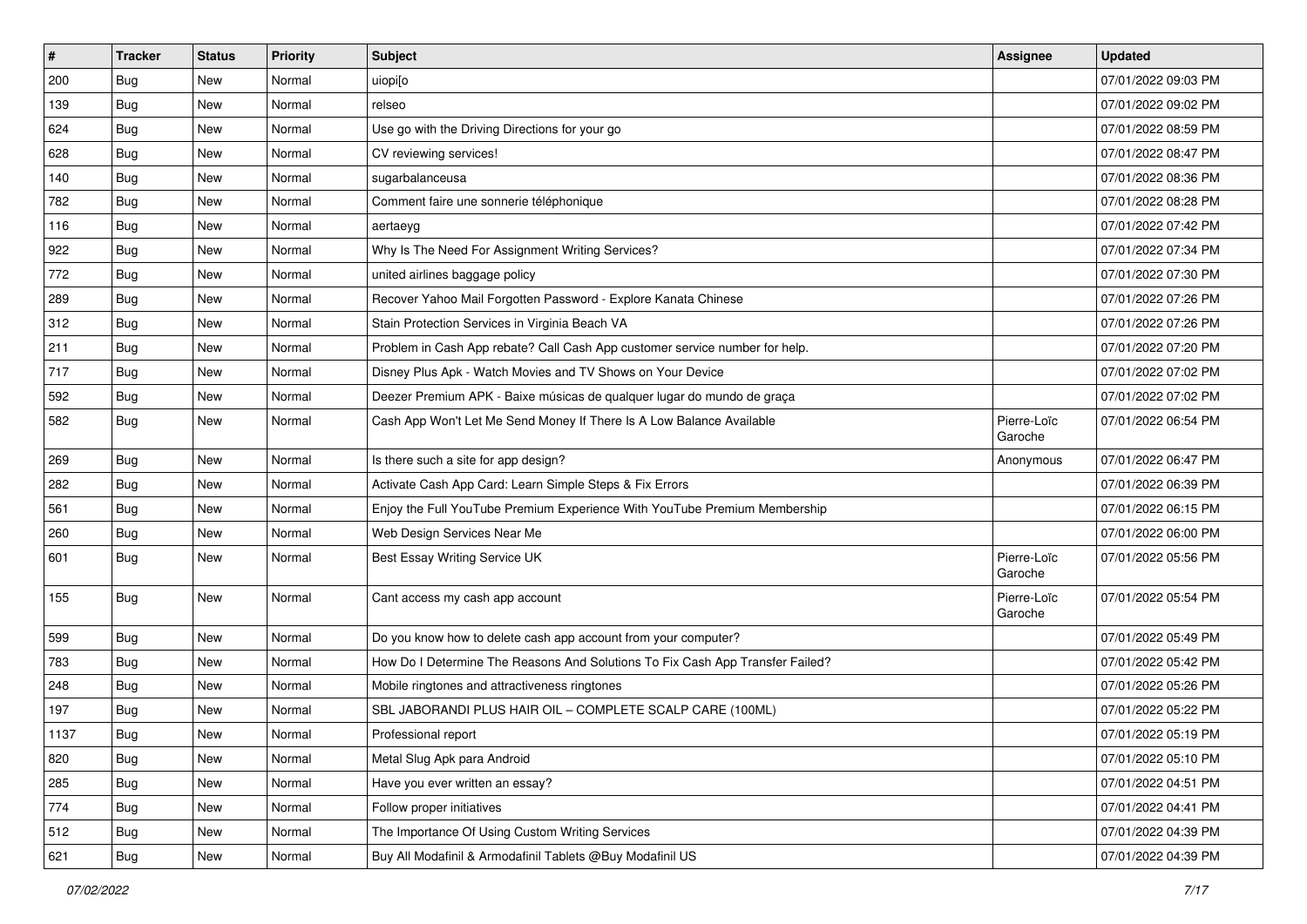| $\sharp$ | <b>Tracker</b> | <b>Status</b> | <b>Priority</b> | <b>Subject</b>                                                             | Assignee               | <b>Updated</b>      |
|----------|----------------|---------------|-----------------|----------------------------------------------------------------------------|------------------------|---------------------|
| 275      | <b>Bug</b>     | New           | Normal          | Activate Cash App Card With Or Without QR - Step By Step Guide             | Pierre-Loïc<br>Garoche | 07/01/2022 04:34 PM |
| 612      | Bug            | New           | Normal          | Luxury Slingshot Rental                                                    |                        | 07/01/2022 04:23 PM |
| 161      | <b>Bug</b>     | New           | Normal          | dfdrtyuio                                                                  |                        | 07/01/2022 04:08 PM |
| 586      | Bug            | New           | Normal          | Best Modifications For Your Mobile Phone                                   |                        | 07/01/2022 04:02 PM |
| 542      | <b>Bug</b>     | New           | Normal          | Web N Logo Design                                                          |                        | 07/01/2022 03:48 PM |
| 119      | Bug            | New           | Normal          | klhjigyu                                                                   |                        | 07/01/2022 03:41 PM |
| 554      | Bug            | New           | Normal          | XvideoStudio Video Editor APK Free Download on TechToDown                  |                        | 07/01/2022 03:38 PM |
| 217      | <b>Bug</b>     | New           | Normal          | How this service matter most?                                              |                        | 07/01/2022 03:35 PM |
| 352      | <b>Bug</b>     | New           | Normal          | Tile & Grout Cleaning Services in Chesapeake VA                            |                        | 07/01/2022 03:27 PM |
| 659      | Bug            | New           | Normal          | Olive Oil Properties And Health Benefits                                   |                        | 07/01/2022 03:22 PM |
| 650      | <b>Bug</b>     | New           | Normal          | <b>Cherries Health Benefits</b>                                            |                        | 07/01/2022 03:20 PM |
| 618      | Bug            | New           | Normal          | Buy Steroids Online with OurMedicnes.com   Best Quality Steroids           |                        | 07/01/2022 03:05 PM |
| 602      | <b>Bug</b>     | New           | Normal          | Best Essay Writing Service UK                                              | Pierre-Loïc<br>Garoche | 07/01/2022 02:42 PM |
| 563      | Bug            | New           | Normal          | Understanding the Difference Between Free and Paid Mod Apks                |                        | 07/01/2022 02:41 PM |
| 587      | <b>Bug</b>     | New           | Normal          | Why Picsart Pro Offers Great Features                                      |                        | 07/01/2022 02:17 PM |
| 682      | Bug            | New           | Normal          | Does Facebook customer service live chat allow to speak with someone?      |                        | 07/01/2022 02:08 PM |
| 787      | <b>Bug</b>     | New           | Normal          | Assured Assignment Help                                                    |                        | 07/01/2022 02:08 PM |
| 673      | <b>Bug</b>     | New           | Normal          | Learn the basics of pixel art - Clear grid                                 |                        | 07/01/2022 01:56 PM |
| 477      | <b>Bug</b>     | New           | Normal          | What Does Online Coupon Mean?                                              |                        | 07/01/2022 01:48 PM |
| 479      | Bug            | New           | Normal          | Limousine Service Bellevue WA                                              |                        | 07/01/2022 01:29 PM |
| 800      | Bug            | New           | Normal          | Who Is an ETL Engineer                                                     |                        | 07/01/2022 01:08 PM |
| 480      | <b>Bug</b>     | New           | Normal          | Nur Online Shop                                                            |                        | 07/01/2022 01:04 PM |
| 688      | <b>Bug</b>     | New           | Normal          | How to use twitch.tv/activate?                                             |                        | 07/01/2022 11:35 AM |
| 523      | Bug            | New           | Normal          | What Is The Right Google Account Recovery Aid To Regain Account Access?    | Pierre-Loïc<br>Garoche | 07/01/2022 11:27 AM |
| 615      | <b>Bug</b>     | New           | Normal          | CheapestMedsShop   100% Safe Medicines Online in USA UK & AUS.             |                        | 07/01/2022 11:21 AM |
| 196      | Bug            | New           | Normal          | Homoeobazaar For Homeopathy Medicines                                      |                        | 07/01/2022 11:20 AM |
| 613      | Bug            | New           | Normal          | Buy Aspadol 100mg Tab Online in US, UK, AU   Erospharmacy                  |                        | 07/01/2022 11:18 AM |
| 761      | Bug            | New           | Normal          | What is it about basketball that makes it so popular in the United States? | Corentin<br>Lauverjat  | 07/01/2022 11:11 AM |
| 695      | Bug            | New           | Normal          | Refer Listas IPTV Apk                                                      |                        | 07/01/2022 11:10 AM |
| 484      | Bug            | New           | Normal          | UK best essay writing service                                              |                        | 07/01/2022 11:05 AM |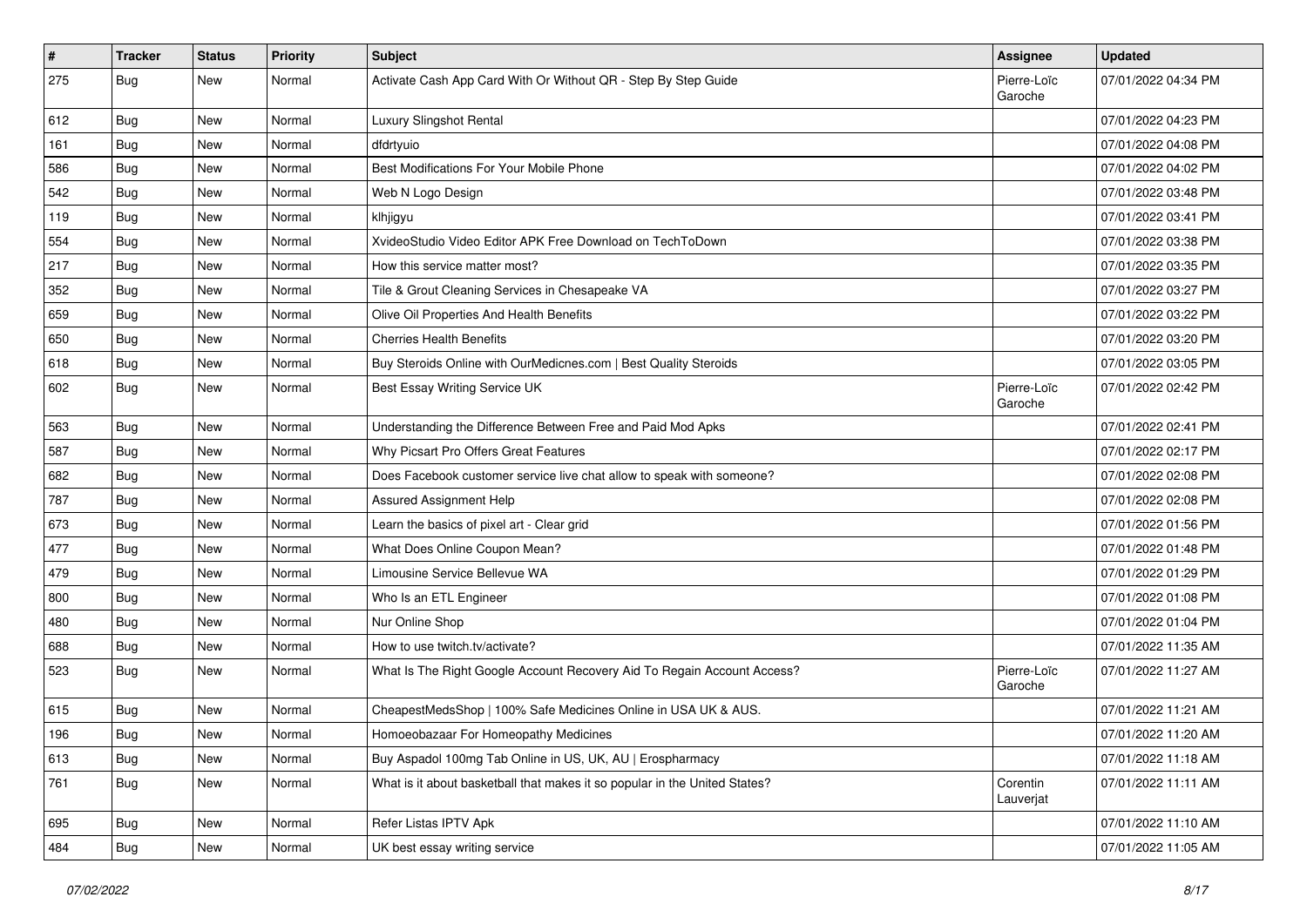| $\vert$ # | <b>Tracker</b> | <b>Status</b> | <b>Priority</b> | <b>Subject</b>                                                                   | Assignee             | <b>Updated</b>      |
|-----------|----------------|---------------|-----------------|----------------------------------------------------------------------------------|----------------------|---------------------|
| 600       | <b>Bug</b>     | New           | Normal          | Play Store Pro                                                                   |                      | 07/01/2022 11:03 AM |
| 134       | <b>Bug</b>     | New           | Normal          | wisegolfers                                                                      |                      | 07/01/2022 10:59 AM |
| 225       | Bug            | New           | Normal          | instant personal loan                                                            |                      | 07/01/2022 10:58 AM |
| 450       | <b>Bug</b>     | New           | Normal          | Floor Stripping Quincy MA                                                        |                      | 07/01/2022 10:53 AM |
| 457       | Bug            | New           | Normal          | Carpet Cleaning Medford MA                                                       |                      | 07/01/2022 10:25 AM |
| 892       | Bug            | New           | Normal          | Good game                                                                        |                      | 07/01/2022 10:25 AM |
| 222       | Bug            | New           | Normal          | Social Profile links                                                             |                      | 07/01/2022 10:23 AM |
| 184       | <b>Bug</b>     | New           | Normal          | Affordable Business Writing Services                                             |                      | 07/01/2022 10:18 AM |
| 704       | Bug            | New           | Normal          | Reach support team of Chime Customer Service for instant help                    |                      | 07/01/2022 10:14 AM |
| 400       | Bug            | New           | Normal          | Office Moving Services in Potomac MD                                             |                      | 07/01/2022 10:07 AM |
| 465       | <b>Bug</b>     | New           | Normal          | Carpet Cleaning Westchester MA                                                   |                      | 07/01/2022 10:01 AM |
| 524       | Bug            | New           | Normal          | How Does Google Account Recovery Work If Your Account Is Hacked?                 |                      | 07/01/2022 09:58 AM |
| 178       | Bug            | New           | Normal          | transparent lace wigs                                                            |                      | 07/01/2022 09:57 AM |
| 716       | <b>Bug</b>     | New           | Normal          | La celebración de un BabyShower.                                                 |                      | 07/01/2022 09:43 AM |
| 564       | <b>Bug</b>     | New           | Normal          | How To Install RepelisPlus On Your Android Phone?                                |                      | 07/01/2022 09:37 AM |
| 579       | Bug            | New           | Normal          | YOUR CV MAKES YOUR FIRST IMPRESSION                                              | Christophe<br>Garion | 07/01/2022 09:37 AM |
| 796       | Bug            | New           | Normal          | How Does Cash App ++ actually work and What is the process of it                 |                      | 07/01/2022 09:36 AM |
| 246       | <b>Bug</b>     | New           | Normal          | The Beast App                                                                    |                      | 07/01/2022 09:33 AM |
| 770       | Bug            | New           | Normal          | Canon IJ Network Tool                                                            |                      | 07/01/2022 09:15 AM |
| 245       | Bug            | <b>New</b>    | Normal          | Write My Essay For Me Cheap                                                      |                      | 07/01/2022 08:40 AM |
| 526       | Bug            | <b>New</b>    | Normal          | Soundcloud to mp3 converter - Download Soundcloud songs                          |                      | 07/01/2022 08:31 AM |
| 1136      | Bug            | <b>New</b>    | Normal          | Can I Talk To A Live Person At Facebook? Clarify Concerns Effectively            |                      | 07/01/2022 08:10 AM |
| 804       | <b>Bug</b>     | New           | Normal          | Review                                                                           |                      | 07/01/2022 08:03 AM |
| 636       | <b>Bug</b>     | New           | Normal          | What is the most popular furniture color?                                        |                      | 07/01/2022 07:53 AM |
| 164       | Bug            | New           | Normal          | dfgbd                                                                            |                      | 07/01/2022 07:51 AM |
| 503       | <b>Bug</b>     | New           | Normal          | Youtube Premium Apk free download for Android                                    |                      | 07/01/2022 07:26 AM |
| 639       | <b>Bug</b>     | New           | Normal          | thong tin chinh xac                                                              |                      | 07/01/2022 07:17 AM |
| 798       | <b>Bug</b>     | New           | Normal          | Who Is an ETL Engineer                                                           |                      | 07/01/2022 07:17 AM |
| 483       | Bug            | New           | Normal          | UK best essay writing service                                                    |                      | 07/01/2022 07:04 AM |
| 634       | <b>Bug</b>     | New           | Normal          | Buy Vidalista Tablets (Tadalafil) at [\$25 OFF + Free Shipping] Vidalistatablets |                      | 07/01/2022 06:59 AM |
| 614       | Bug            | New           | Normal          | Como baixar o MOD APK no celular                                                 |                      | 07/01/2022 06:56 AM |
| 1073      | Bug            | New           | Normal          | Cricut Design Space                                                              |                      | 07/01/2022 06:20 AM |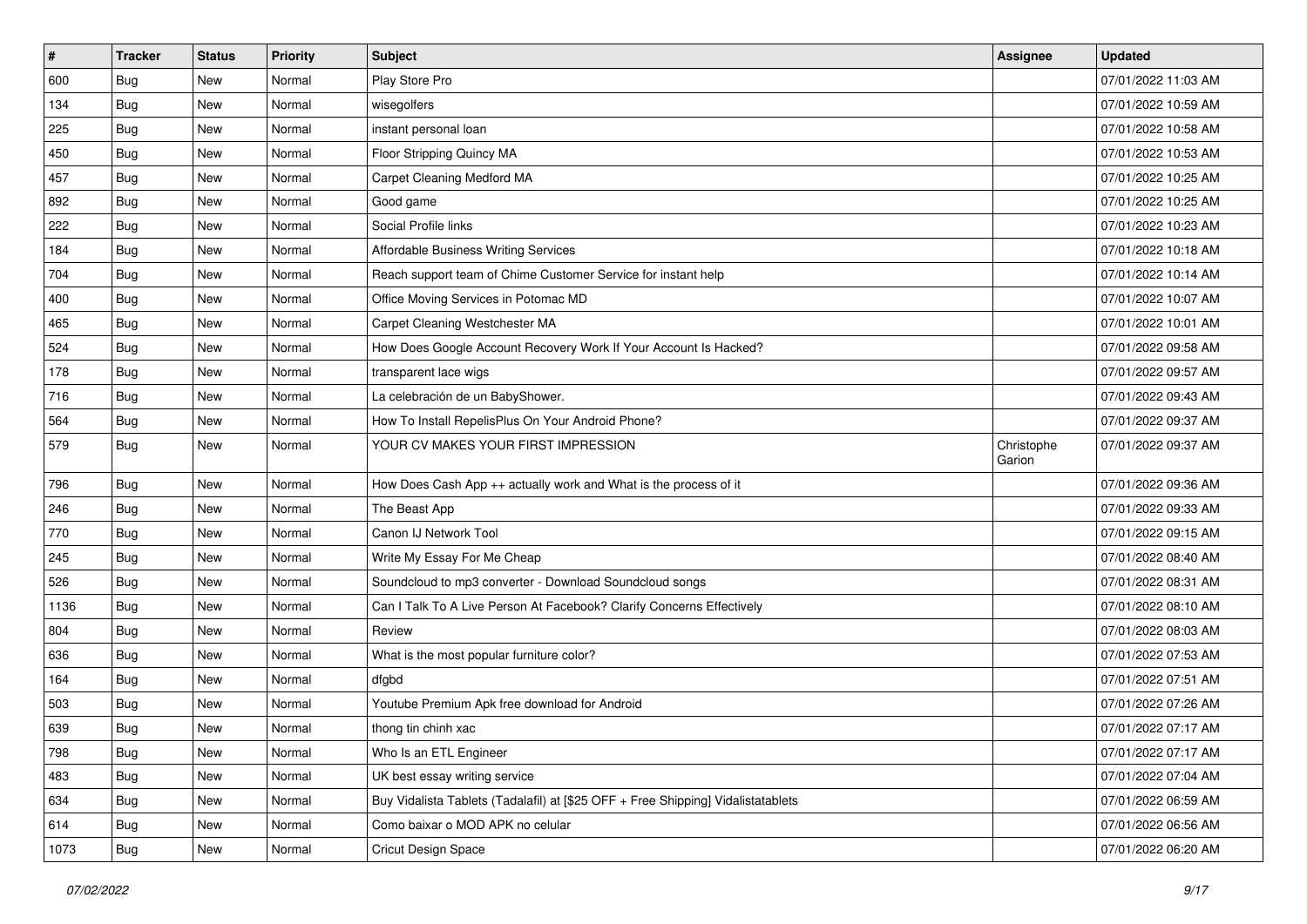| $\vert$ # | <b>Tracker</b> | <b>Status</b> | <b>Priority</b> | <b>Subject</b>                                                                                                                                                                                                                                                        | <b>Assignee</b>      | <b>Updated</b>      |
|-----------|----------------|---------------|-----------------|-----------------------------------------------------------------------------------------------------------------------------------------------------------------------------------------------------------------------------------------------------------------------|----------------------|---------------------|
| 653       | Bug            | New           | Normal          | Jujube (Jinjoles): Properties And Health Benefits                                                                                                                                                                                                                     |                      | 07/01/2022 06:20 AM |
| 262       | <b>Bug</b>     | New           | Normal          | It this true to dealing Wuth                                                                                                                                                                                                                                          |                      | 07/01/2022 06:12 AM |
| 1135      | Bug            | New           | Normal          | How to word games - 5 letter words                                                                                                                                                                                                                                    |                      | 07/01/2022 05:52 AM |
| 528       | Bug            | New           | Normal          | Korean Mag                                                                                                                                                                                                                                                            |                      | 07/01/2022 05:50 AM |
| 720       | Bug            | New           | Normal          | How does Cash App Phone Number provide a quick treatment?                                                                                                                                                                                                             |                      | 07/01/2022 05:38 AM |
| 556       | <b>Bug</b>     | New           | Normal          | Play Game Mod Apk With Your Friends                                                                                                                                                                                                                                   |                      | 07/01/2022 05:37 AM |
| 591       | Bug            | New           | Normal          | How To Find Facebook Modifications For Your Spotify Premium Apk?                                                                                                                                                                                                      |                      | 07/01/2022 05:19 AM |
| 667       | <b>Bug</b>     | New           | Normal          | What Is a Ringtone?                                                                                                                                                                                                                                                   |                      | 07/01/2022 05:13 AM |
| 703       | Bug            | New           | Normal          | For real-time help, dial Facebook customer service number                                                                                                                                                                                                             |                      | 07/01/2022 05:09 AM |
| 1111      | <b>Bug</b>     | New           | Normal          | LOLBeans is a fun battle royale game where you race with other players while avoiding obstacles. Reach the<br>end of the course in competitive gameplay!                                                                                                              |                      | 07/01/2022 05:08 AM |
| 250       | Bug            | New           | Normal          | Reviews of phone ringtones                                                                                                                                                                                                                                            |                      | 07/01/2022 05:08 AM |
| 619       | Bug            | New           | Normal          | Online Trusted Medicine Store in US for Health - Genericmedsupply                                                                                                                                                                                                     |                      | 07/01/2022 05:04 AM |
| 513       | Bug            | New           | Normal          | Unlock cash app account using the easy steps:                                                                                                                                                                                                                         | Anonymous            | 07/01/2022 04:57 AM |
| 635       | Bug            | New           | Normal          | Buy Steroids Online with OurMedicnes.com   Best Quality Steroids                                                                                                                                                                                                      |                      | 07/01/2022 04:55 AM |
| 1134      | Bug            | New           | Normal          | Is WhatsApp Aero Worth Downloading?                                                                                                                                                                                                                                   |                      | 07/01/2022 04:03 AM |
| 638       | Bug            | New           | Normal          | Run 3 game                                                                                                                                                                                                                                                            |                      | 07/01/2022 04:02 AM |
| 797       | <b>Bug</b>     | New           | Normal          | Psychedelic                                                                                                                                                                                                                                                           | Christophe<br>Garion | 07/01/2022 03:52 AM |
| 689       | Bug            | New           | Normal          | How to use twitch.tv/activate?                                                                                                                                                                                                                                        |                      | 07/01/2022 03:30 AM |
| 715       | Bug            | New           | Normal          | Puppy Playtime Descargar gratis                                                                                                                                                                                                                                       |                      | 07/01/2022 03:28 AM |
| 808       | Bug            | New           | Normal          | Sinnvolle Guten-Morgen-Grüße                                                                                                                                                                                                                                          |                      | 07/01/2022 03:27 AM |
| 805       | <b>Bug</b>     | New           | Normal          | Ketamine Online Store                                                                                                                                                                                                                                                 | Christophe<br>Garion | 07/01/2022 02:49 AM |
| 259       | Bug            | New           | Normal          | call center services                                                                                                                                                                                                                                                  |                      | 07/01/2022 01:50 AM |
| 656       | Bug            | New           | Normal          | Kiwi Nutrition Facts And Health Benefits                                                                                                                                                                                                                              |                      | 07/01/2022 01:41 AM |
| 518       | Bug            | New           | Normal          | How To Check The Balance Of Cash App Account By Taking Cash App Support?                                                                                                                                                                                              |                      | 07/01/2022 01:39 AM |
| 765       | <b>Bug</b>     | New           | Normal          | Follow proper initiatives to check my cash app                                                                                                                                                                                                                        |                      | 07/01/2022 01:38 AM |
| 239       | Bug            | New           | Normal          | Algunas características más de Choices MOD APK                                                                                                                                                                                                                        |                      | 07/01/2022 01:35 AM |
| 672       | <b>Bug</b>     | New           | Normal          | The easiest way to delete ringtones on iPhone                                                                                                                                                                                                                         |                      | 07/01/2022 01:31 AM |
| 138       | <b>Bug</b>     | New           | Normal          | own-sweethome                                                                                                                                                                                                                                                         |                      | 07/01/2022 01:29 AM |
| 593       | Bug            | New           | Normal          | Eiffel Spark Ultimate C2 SN series is a fully synthetic range of advanced performance engine oils blended in<br>high performance fully synthetic (PAO - polyalphaolefin) basestocks fortified with advanced technology additive<br>system, specifically formulated to |                      | 07/01/2022 01:21 AM |
| 711       | <b>Bug</b>     | New           | Normal          | Human Fall Flat Apk Download                                                                                                                                                                                                                                          |                      | 07/01/2022 01:14 AM |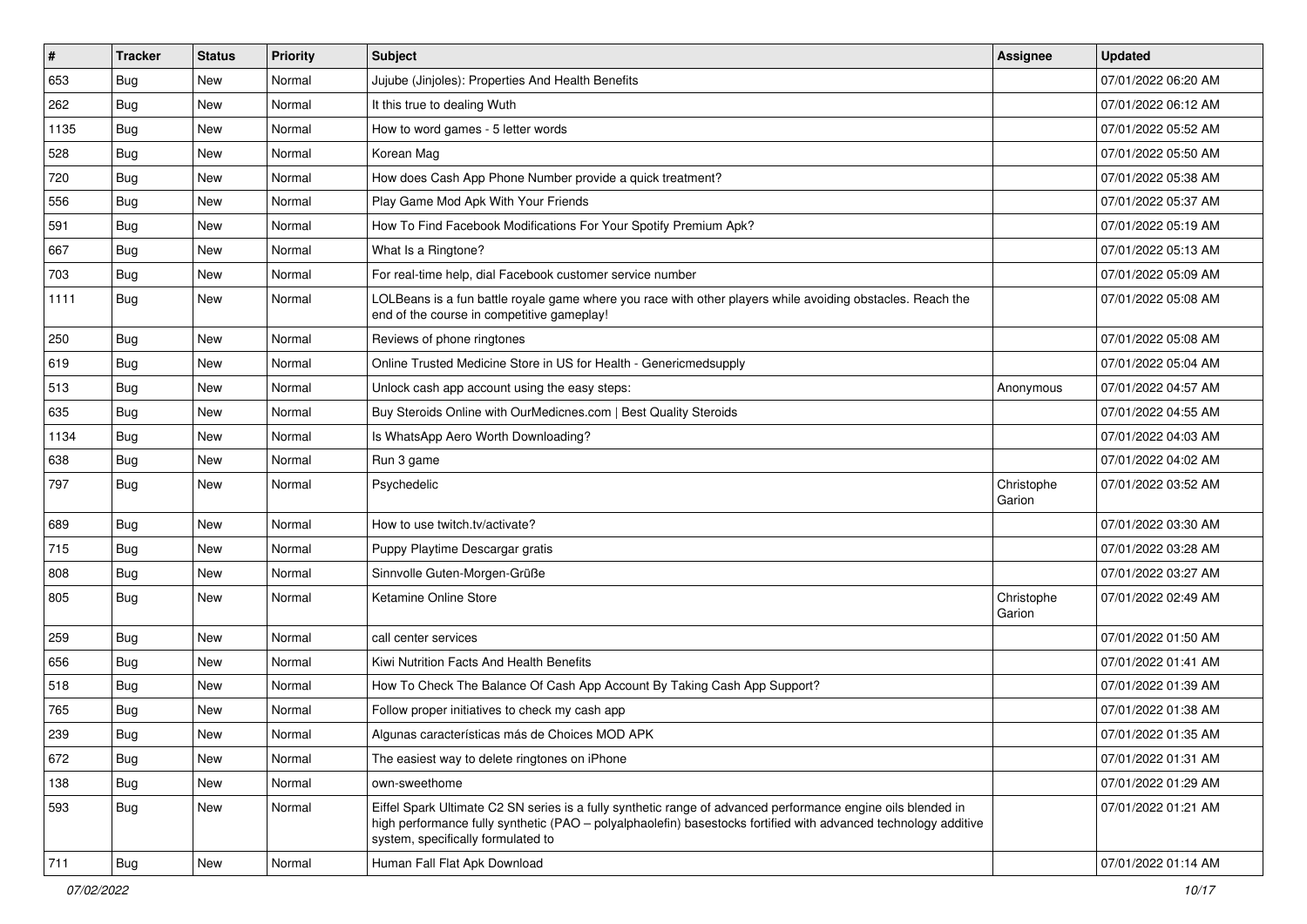| #    | <b>Tracker</b> | <b>Status</b> | <b>Priority</b> | Subject                                                                                                         | <b>Assignee</b>        | <b>Updated</b>      |
|------|----------------|---------------|-----------------|-----------------------------------------------------------------------------------------------------------------|------------------------|---------------------|
| 474  | <b>Bug</b>     | New           | Normal          | Floor Waxing Arlington MA                                                                                       |                        | 07/01/2022 12:56 AM |
| 569  | Bug            | New           | Normal          | What is the incoming and outgoing mail server for Outlook IMAP settings?                                        | Pierre-Loïc<br>Garoche | 07/01/2022 12:17 AM |
| 372  | Bug            | New           | Normal          | Auto Transport Services in Arlington County VA                                                                  |                        | 06/30/2022 10:47 PM |
| 149  | Bug            | New           | Normal          | dftgy                                                                                                           |                        | 06/30/2022 10:17 PM |
| 114  | Bug            | New           | Normal          | <b>Medical Research Writing Services</b>                                                                        |                        | 06/30/2022 10:04 PM |
| 786  | <b>Bug</b>     | New           | Normal          | Best Assignment Help in Australia & UK                                                                          |                        | 06/30/2022 09:58 PM |
| 651  | Bug            | New           | Normal          | Salmon Health Benefits                                                                                          |                        | 06/30/2022 09:49 PM |
| 684  | <b>Bug</b>     | New           | Normal          | Difference between paper map and online map                                                                     |                        | 06/30/2022 09:41 PM |
| 317  | Bug            | New           | Normal          | Eco/Green Cleaning Services in Virginia Beach VA                                                                |                        | 06/30/2022 09:34 PM |
| 643  | Bug            | New           | Normal          | Oreo TV Apk Download                                                                                            |                        | 06/30/2022 09:00 PM |
| 159  | Bug            | New           | Normal          | xfguih njgkh                                                                                                    |                        | 06/30/2022 08:50 PM |
| 726  | Bug            | New           | Normal          | Mobile Application Development Services                                                                         |                        | 06/30/2022 08:49 PM |
| 697  | Bug            | New           | Normal          | How to Descargar Pura TV For Android                                                                            |                        | 06/30/2022 08:48 PM |
| 571  | <b>Bug</b>     | New           | Normal          | How may the Cash app dispute your trade?                                                                        | Pierre-Loïc<br>Garoche | 06/30/2022 08:05 PM |
| 769  | Bug            | New           | Normal          | check my cash app                                                                                               |                        | 06/30/2022 07:46 PM |
| 816  | <b>Bug</b>     | New           | Normal          | Play Scribble io fun with everyone                                                                              |                        | 06/30/2022 07:38 PM |
| 533  | Bug            | New           | Normal          | How to complete the homework assignments in economics in the easiest way?                                       |                        | 06/30/2022 07:33 PM |
| 570  | Bug            | New           | Normal          | What is Sutton bank cash app customer service phone number?                                                     | Pierre-Loïc<br>Garoche | 06/30/2022 07:29 PM |
| 576  | Bug            | New           | Normal          | So laden Sie ein Instagram-Bild herunter                                                                        |                        | 06/30/2022 06:17 PM |
| 145  | Bug            | New           | Normal          | abdulbaissagar                                                                                                  |                        | 06/30/2022 04:17 PM |
| 129  | Bug            | <b>New</b>    | Normal          | xcvgbgh                                                                                                         |                        | 06/30/2022 03:46 PM |
| 344  | Bug            | New           | Normal          | Odor Removal Services in Chesapeake VA                                                                          |                        | 06/30/2022 03:40 PM |
| 565  | Bug            | New           | Normal          | How To Install RepelisPlus On Your Android Phone?                                                               |                        | 06/30/2022 02:26 PM |
| 210  | <b>Bug</b>     | New           | Normal          | Issue with check symbol in Cash App? Dial assist number with calling Cash App customer service phone<br>number. |                        | 06/30/2022 01:52 PM |
| 1133 | <b>Bug</b>     | New           | Normal          | Flagle, what is it?                                                                                             |                        | 06/30/2022 10:37 AM |
| 1132 | Bug            | New           | Normal          | Registration process on Huobi                                                                                   |                        | 06/30/2022 05:10 AM |
| 589  | Bug            | New           | Normal          | How can I get the cash app phone number of customer support?                                                    |                        | 06/30/2022 12:20 AM |
| 136  | <b>Bug</b>     | New           | Normal          | snappow                                                                                                         |                        | 06/29/2022 10:52 PM |
| 473  | <b>Bug</b>     | New           | Normal          | Floor Stripping Arlington MA                                                                                    |                        | 06/29/2022 09:20 PM |
| 603  | <b>Bug</b>     | New           | Normal          | Premiere gratuito da lista de IPTV                                                                              |                        | 06/29/2022 08:40 PM |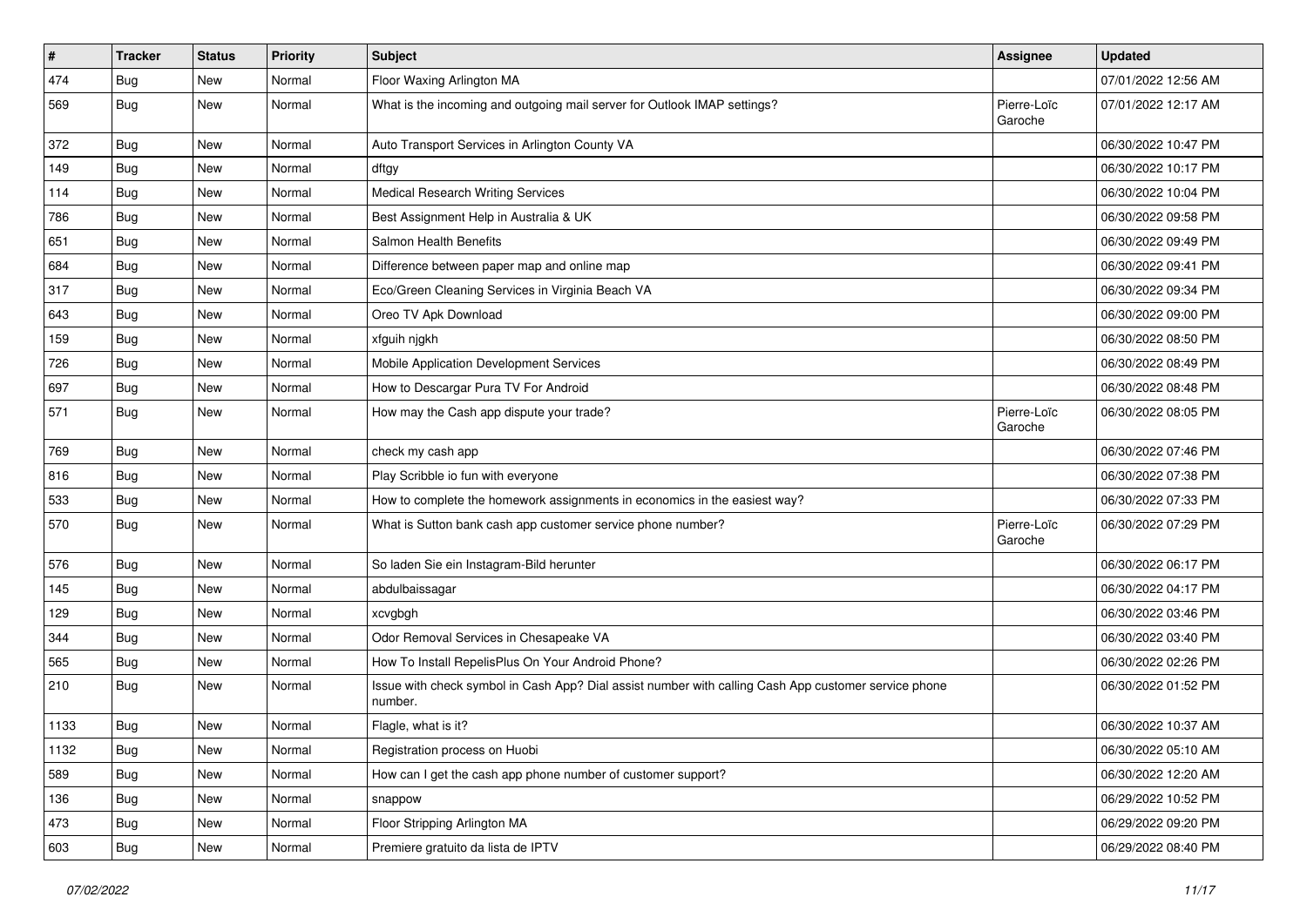| $\vert$ # | <b>Tracker</b> | <b>Status</b> | <b>Priority</b> | Subject                                                                                                 | <b>Assignee</b>        | <b>Updated</b>      |
|-----------|----------------|---------------|-----------------|---------------------------------------------------------------------------------------------------------|------------------------|---------------------|
| 597       | Bug            | New           | Normal          | Universo s / f Download                                                                                 |                        | 06/29/2022 08:19 PM |
| 712       | Bug            | New           | Normal          | Tips and Tricks                                                                                         |                        | 06/29/2022 07:26 PM |
| 1131      | <b>Bug</b>     | New           | Normal          | Calculatrice Forex pour calculer les paramètres de la copie des transactions                            |                        | 06/29/2022 07:24 PM |
| 658       | Bug            | New           | Normal          | Watermelon Nutrition Facts And Health Benefits                                                          |                        | 06/29/2022 06:46 PM |
| 678       | <b>Bug</b>     | New           | Normal          | How to be a winner in buidnow gg                                                                        |                        | 06/29/2022 06:31 PM |
| 475       | Bug            | New           | Normal          | Floor Cleaning Arlington MA                                                                             |                        | 06/29/2022 05:53 PM |
| 573       | Bug            | New           | Normal          | Experimente lo mejor en la aplicación Apk de juegos gratis                                              |                        | 06/29/2022 05:48 PM |
| 1069      | <b>Bug</b>     | New           | Normal          | how to get cash app support phone number 24*7 available                                                 |                        | 06/29/2022 05:37 PM |
| 516       | Bug            | New           | Normal          | Does Cash App Help To Get Cash App Refund Without Any Interruption?                                     |                        | 06/29/2022 05:12 PM |
| 657       | Bug            | New           | Normal          | Coconut Nutrition Facts And Health Benefits                                                             |                        | 06/29/2022 05:05 PM |
| 481       | <b>Bug</b>     | New           | Normal          | Nur Online Shop                                                                                         |                        | 06/29/2022 03:52 PM |
| 321       | <b>Bug</b>     | New           | Normal          | Tile & Grout Cleaning Services in Virginia Beach VA                                                     |                        | 06/29/2022 02:55 PM |
| 677       | Bug            | New           | Normal          | Logo Design Services Near Me                                                                            |                        | 06/29/2022 11:58 AM |
| 661       | Bug            | New           | Normal          | Turbo VPN MOD APK Download                                                                              |                        | 06/29/2022 11:57 AM |
| 202       | Bug            | New           | Normal          | blonde wig                                                                                              |                        | 06/29/2022 11:08 AM |
| 762       | <b>Bug</b>     | New           | Normal          | How To Add Money To A Cash App Card If Struggling With Low Amount?                                      |                        | 06/29/2022 10:53 AM |
| 1087      | Bug            | New           | Normal          | How do new writers start out?                                                                           |                        | 06/29/2022 10:43 AM |
| 708       | <b>Bug</b>     | New           | Normal          | Efficient ways to proceed with the cash app dispute process?                                            |                        | 06/29/2022 10:24 AM |
| 574       | Bug            | New           | Normal          | How to fix the Epson printer offline issue due to a wired connection?                                   |                        | 06/29/2022 10:23 AM |
| 598       | Bug            | New           | Normal          | Universo s / f Download                                                                                 |                        | 06/29/2022 09:45 AM |
| 540       | <b>Bug</b>     | New           | Normal          | Why Haven't I Received My Cash App Card? Can I get t the reasons behind it                              |                        | 06/29/2022 09:42 AM |
| 1116      | Bug            | New           | Normal          | ipTV smarts pro                                                                                         |                        | 06/29/2022 09:27 AM |
| 1114      | Bug            | New           | Normal          | To control the car, all you must do is click to go left or right and release the button to go straight. |                        | 06/29/2022 09:05 AM |
| 655       | <b>Bug</b>     | New           | Normal          | <b>Eggplant Health Benefits</b>                                                                         |                        | 06/29/2022 08:18 AM |
| 185       | <b>Bug</b>     | New           | Normal          | Non-Plagiarized Research Writing                                                                        |                        | 06/29/2022 07:58 AM |
| 668       | Bug            | New           | Normal          | Get to know Cash App Refund Process here                                                                |                        | 06/29/2022 07:21 AM |
| 1117      | <b>Bug</b>     | New           | Normal          | Equal Words - Word search game for PC and Windows Phone                                                 |                        | 06/29/2022 04:58 AM |
| 709       | i Bug          | New           | Normal          | How To Load Cash App Card At Walmart Without Having To Face Any Hassle?                                 |                        | 06/29/2022 03:26 AM |
| 584       | <b>Bug</b>     | New           | Normal          | Want the cash app customer service number to check balance?                                             |                        | 06/29/2022 01:00 AM |
| 671       | Bug            | New           | Normal          | Hot games                                                                                               | Pierre-Loïc<br>Garoche | 06/29/2022 12:40 AM |
| 550       | Bug            | New           | Normal          | Nederland FM - beste manieren om naar internationale radio op internet te luisteren                     |                        | 06/29/2022 12:06 AM |
| 588       | Bug            | New           | Normal          | YouTube Vanced Apk Manager App - Como instalá-lo                                                        |                        | 06/28/2022 10:56 PM |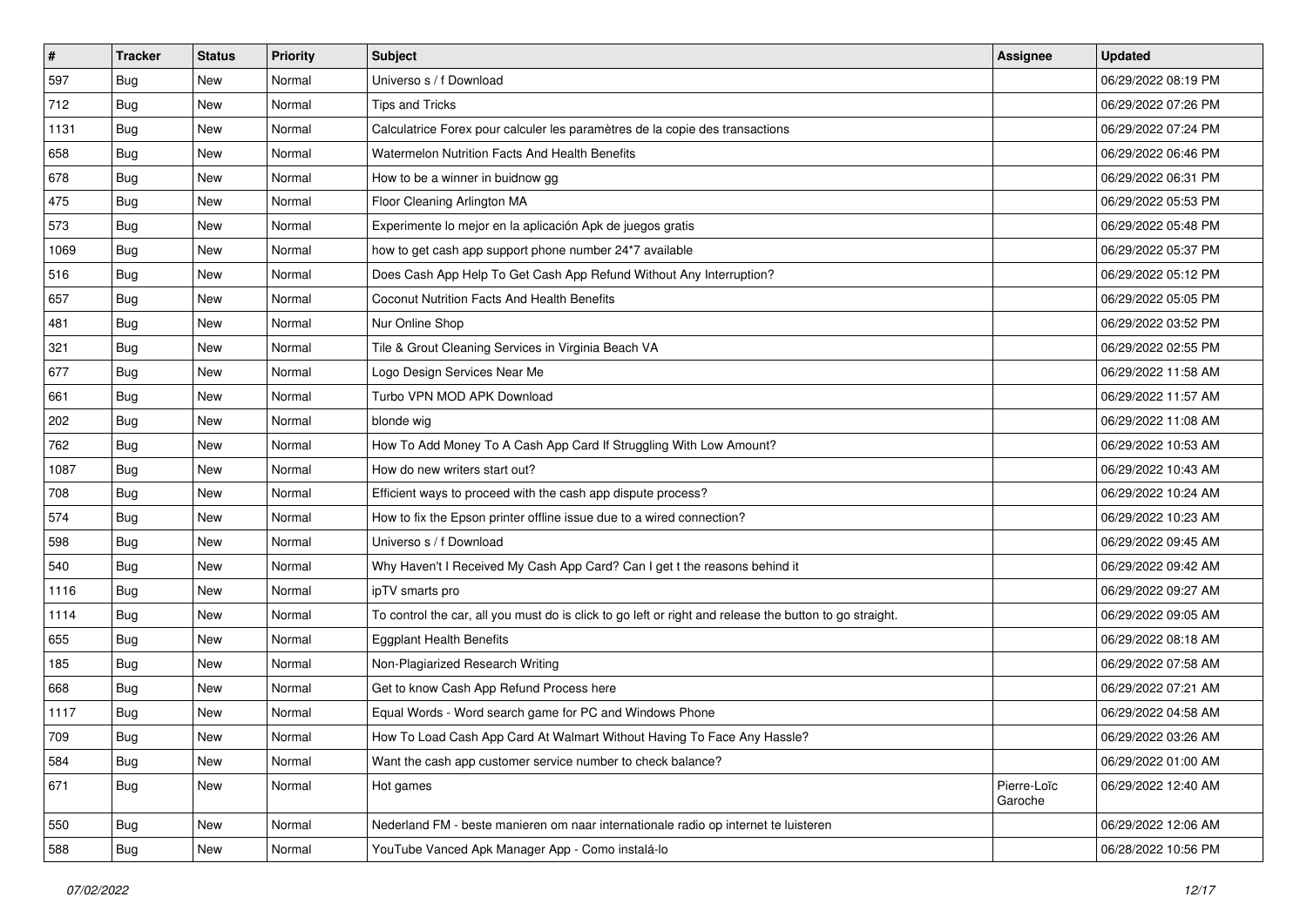| #    | <b>Tracker</b> | <b>Status</b> | Priority | <b>Subject</b>                                                                                      | Assignee               | <b>Updated</b>      |
|------|----------------|---------------|----------|-----------------------------------------------------------------------------------------------------|------------------------|---------------------|
| 886  | <b>Bug</b>     | New           | Normal   | Is the Fox News Channel on Roku free?                                                               |                        | 06/28/2022 09:36 PM |
| 167  | Bug            | New           | Normal   | instant loan without documents                                                                      | Anonymous              | 06/28/2022 07:35 PM |
| 663  | Bug            | New           | Normal   | Know how the Cash app twitches words in a detailed way.                                             | Pierre-Loïc<br>Garoche | 06/28/2022 07:08 PM |
| 888  | Bug            | New           | Normal   | Is the Fox News Channel on Roku free?                                                               |                        | 06/28/2022 06:58 PM |
| 733  | Bug            | New           | Normal   | How does one go about getting a book deal?                                                          |                        | 06/28/2022 06:35 PM |
| 1110 | Bug            | New           | Normal   | Six Guns Mod Apk Answers Your Questions                                                             | Pierre-Loïc<br>Garoche | 06/28/2022 06:26 PM |
| 1000 | Bug            | New           | Normal   | Super easy way to zoom photos and upload to Instagram                                               | Christophe<br>Garion   | 06/28/2022 06:14 PM |
| 780  | <b>Bug</b>     | New           | Normal   | Best Whatsapp Modified APKs                                                                         | Pierre-Loïc<br>Garoche | 06/28/2022 05:38 PM |
| 1115 | Bug            | <b>New</b>    | Normal   | How to access your saved favorite Tiktok                                                            |                        | 06/28/2022 03:59 PM |
| 980  | Bug            | New           | Normal   | Free Gas Cards for the Unemployed                                                                   |                        | 06/28/2022 02:54 PM |
| 969  | <b>Bug</b>     | New           | Normal   | Watch NCAA Football Live Match Free                                                                 |                        | 06/28/2022 01:31 PM |
| 729  | Bug            | New           | Normal   | Canon IJ Network Tool                                                                               |                        | 06/28/2022 01:10 PM |
| 828  | Bug            | New           | Normal   | Nursery management                                                                                  |                        | 06/28/2022 12:10 PM |
| 743  | Bug            | New           | Normal   | They promote 'pixel art' contests and a 'game jam' related to the work and figure of Carlos Casares |                        | 06/28/2022 12:04 PM |
| 981  | <b>Bug</b>     | New           | Normal   | VidMate Mod APK                                                                                     |                        | 06/28/2022 11:24 AM |
| 976  | <b>Bug</b>     | New           | Normal   | How to delete the cash app account history right now?                                               | Hamza<br>Bourbouh      | 06/28/2022 11:22 AM |
| 1129 | <b>Bug</b>     | New           | Normal   | how to enable direct deposit on cash app?                                                           |                        | 06/28/2022 10:44 AM |
| 997  | <b>Bug</b>     | New           | Normal   | 123.hp.com/laserjet                                                                                 |                        | 06/28/2022 09:48 AM |
| 821  | Bug            | New           | Normal   | Nicoo - A Review of the Popular Battle Royale Game                                                  |                        | 06/28/2022 08:30 AM |
| 548  | <b>Bug</b>     | New           | Normal   | Web N Logo Design                                                                                   |                        | 06/28/2022 08:24 AM |
| 722  | <b>Bug</b>     | New           | Normal   | Vergrößern Sie Instagram-Fotos mit instazoom                                                        | Christophe<br>Garion   | 06/28/2022 07:21 AM |
| 734  | <b>Bug</b>     | New           | Normal   | DR. STRANGE: Multiverse of Scheduling Madness!                                                      |                        | 06/28/2022 07:07 AM |
| 753  | <b>Bug</b>     | New           | Normal   | onlineessaygrader                                                                                   |                        | 06/28/2022 05:55 AM |
| 744  | Bug            | New           | Normal   | <b>Pixel Survive</b>                                                                                |                        | 06/28/2022 05:13 AM |
| 822  | Bug            | New           | Normal   | Dowload Your Boyfriend Game                                                                         |                        | 06/28/2022 04:56 AM |
| 620  | <b>Bug</b>     | New           | Normal   | Viagra Meds: Fastest & Quick Delivery On Your Doorstep - USA                                        |                        | 06/28/2022 04:33 AM |
| 965  | <b>Bug</b>     | New           | Normal   | Go with cash app customer service to know where I can load my cash app card                         |                        | 06/28/2022 04:30 AM |
| 983  | <b>Bug</b>     | New           | Normal   | Finding issue in tekken 3 game?                                                                     |                        | 06/28/2022 03:26 AM |
| 999  | <b>Bug</b>     | New           | Normal   | Is there a way to find Google Feud answers?                                                         |                        | 06/28/2022 01:27 AM |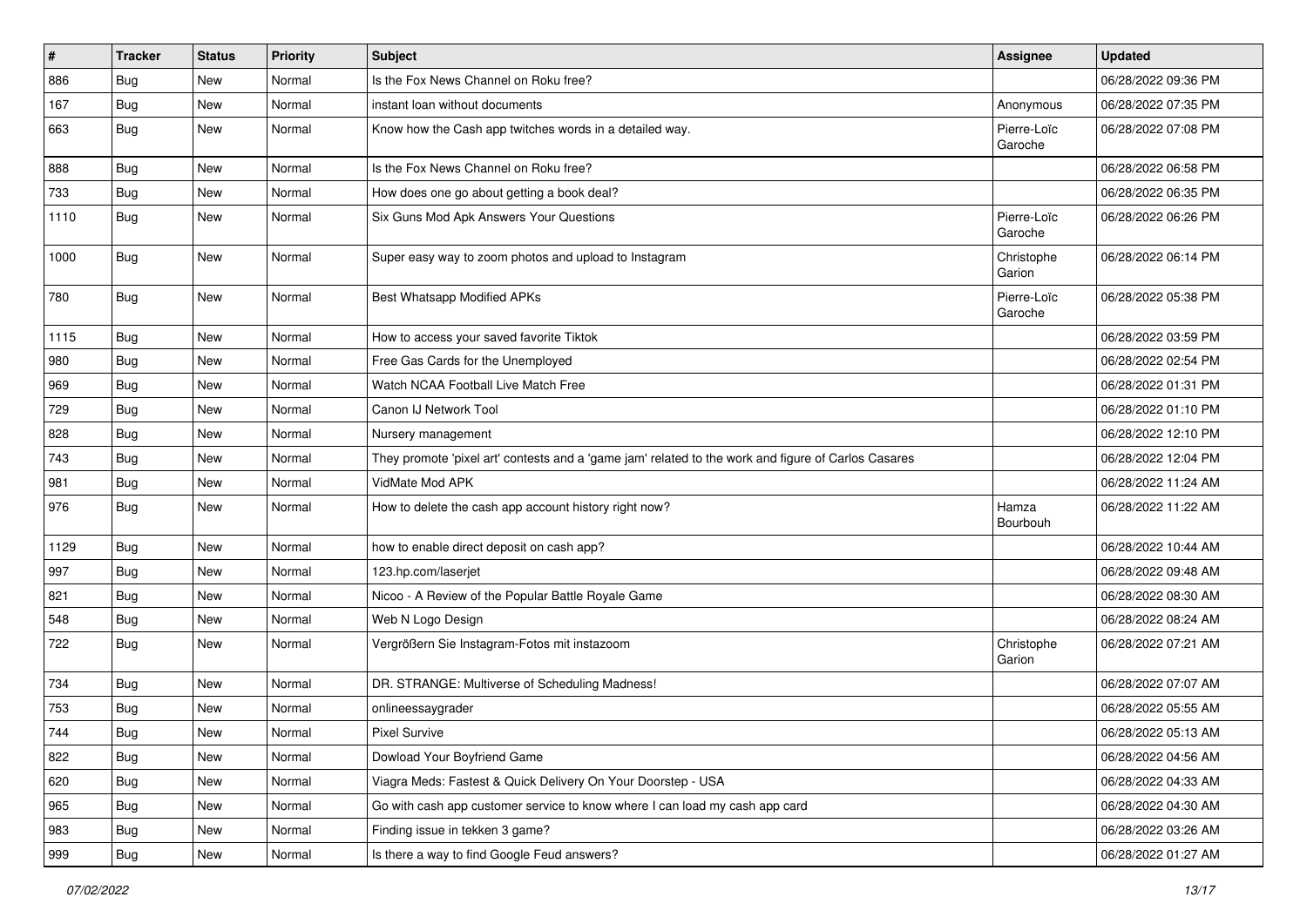| $\sharp$ | <b>Tracker</b> | <b>Status</b> | Priority | Subject                                                                      | Assignee               | <b>Updated</b>      |
|----------|----------------|---------------|----------|------------------------------------------------------------------------------|------------------------|---------------------|
| 348      | <b>Bug</b>     | New           | Normal   | Mold Removal Services in Chesapeake VA                                       |                        | 06/28/2022 12:53 AM |
| 814      | <b>Bug</b>     | New           | Normal   | Stage Fright Cure                                                            | Pierre-Loïc<br>Garoche | 06/28/2022 12:31 AM |
| 714      | <b>Bug</b>     | <b>New</b>    | Normal   | Cuevana 3 Premium - Enjoy Your Favorite Movies and TV Shows on Your Smart TV |                        | 06/27/2022 11:43 PM |
| 939      | Bug            | <b>New</b>    | Normal   | Ability to change sound notifications                                        | Christophe<br>Garion   | 06/27/2022 11:29 PM |
| 607      | Bug            | <b>New</b>    | Normal   | Vex 5                                                                        |                        | 06/27/2022 11:24 PM |
| 595      | Bug            | New           | Normal   | RFM Online - une révolution dans la gestion de l'identité numérique          |                        | 06/27/2022 11:06 PM |
| 830      | <b>Bug</b>     | <b>New</b>    | Normal   | Poppy Playtime APK                                                           |                        | 06/27/2022 10:31 PM |
| 737      | Bug            | New           | Normal   | How Do I Talk To A Live Person At Facebook If Anything Is Doubtful?          |                        | 06/27/2022 09:59 PM |
| 948      | <b>Bug</b>     | New           | Normal   | Canon IJ Network Tool                                                        |                        | 06/27/2022 09:30 PM |
| 215      | Bug            | New           | Normal   | How For Top Level Cell Phone For You                                         |                        | 06/27/2022 09:19 PM |
| 971      | Bug            | <b>New</b>    | Normal   | How Do I Check Balance On Cash App Card With Optimum Ease?                   |                        | 06/27/2022 08:16 PM |
| 951      | <b>Bug</b>     | New           | Normal   | Canon.com/ijsetup                                                            |                        | 06/27/2022 07:56 PM |
| 987      | <b>Bug</b>     | New           | Normal   | <b>Medicinal Mushrooms</b>                                                   |                        | 06/27/2022 07:13 PM |
| 739      | Bug            | New           | Normal   | law dissertation help                                                        |                        | 06/27/2022 06:12 PM |
| 760      | <b>Bug</b>     | New           | Normal   | apkmod                                                                       |                        | 06/27/2022 04:13 PM |
| 986      | Bug            | <b>New</b>    | Normal   | dbhdsvbhdf                                                                   | Christophe<br>Garion   | 06/27/2022 04:12 PM |
| 738      | Bug            | New           | Normal   | How Much Amount Do I Get Using The Referral Code For Cash App?               |                        | 06/27/2022 03:58 PM |
| 953      | Bug            | New           | Normal   | Manga Dogs - Read Your Favorite Comics on Your Smartphone                    |                        | 06/27/2022 03:53 PM |
| 686      | Bug            | <b>New</b>    | Normal   | Welcome To The Most Demandable Mahipalpur Escorts Agency                     |                        | 06/27/2022 03:45 PM |
| 1119     | Bug            | New           | Normal   | Klondike Solitaire                                                           |                        | 06/27/2022 03:00 PM |
| 274      | <b>Bug</b>     | New           | Normal   | How AI is transforming coupon marketing campaigns?                           | Anonymous              | 06/27/2022 01:54 PM |
| 1128     | <b>Bug</b>     | New           | Normal   | cvjvfbdi                                                                     | Hamza<br>Bourbouh      | 06/27/2022 01:52 PM |
| 1101     | Bug            | <b>New</b>    | Normal   | How to Delete Cash App History at once?                                      |                        | 06/27/2022 01:33 PM |
| 233      | <b>Bug</b>     | New           | Normal   | Anauthorsway.com: My User Experience                                         |                        | 06/27/2022 12:02 PM |
| 644      | <b>Bug</b>     | New           | Normal   | <b>TeaTV App Review</b>                                                      |                        | 06/27/2022 11:47 AM |
| 1118     | <b>Bug</b>     | New           | Normal   | Gameplay Minecraft                                                           |                        | 06/27/2022 10:33 AM |
| 538      | Bug            | <b>New</b>    | Normal   | Will cash app refund money if scammed quickly?                               |                        | 06/27/2022 10:25 AM |
| 792      | <b>Bug</b>     | New           | Normal   | What is Google Camera Mod?                                                   |                        | 06/27/2022 10:20 AM |
| 232      | <b>Bug</b>     | New           | Normal   | FM whatsapp messaging app.                                                   |                        | 06/27/2022 10:04 AM |
| 590      | <b>Bug</b>     | New           | Normal   | Follow proper initiatives to check my cash app card balance:                 |                        | 06/27/2022 09:57 AM |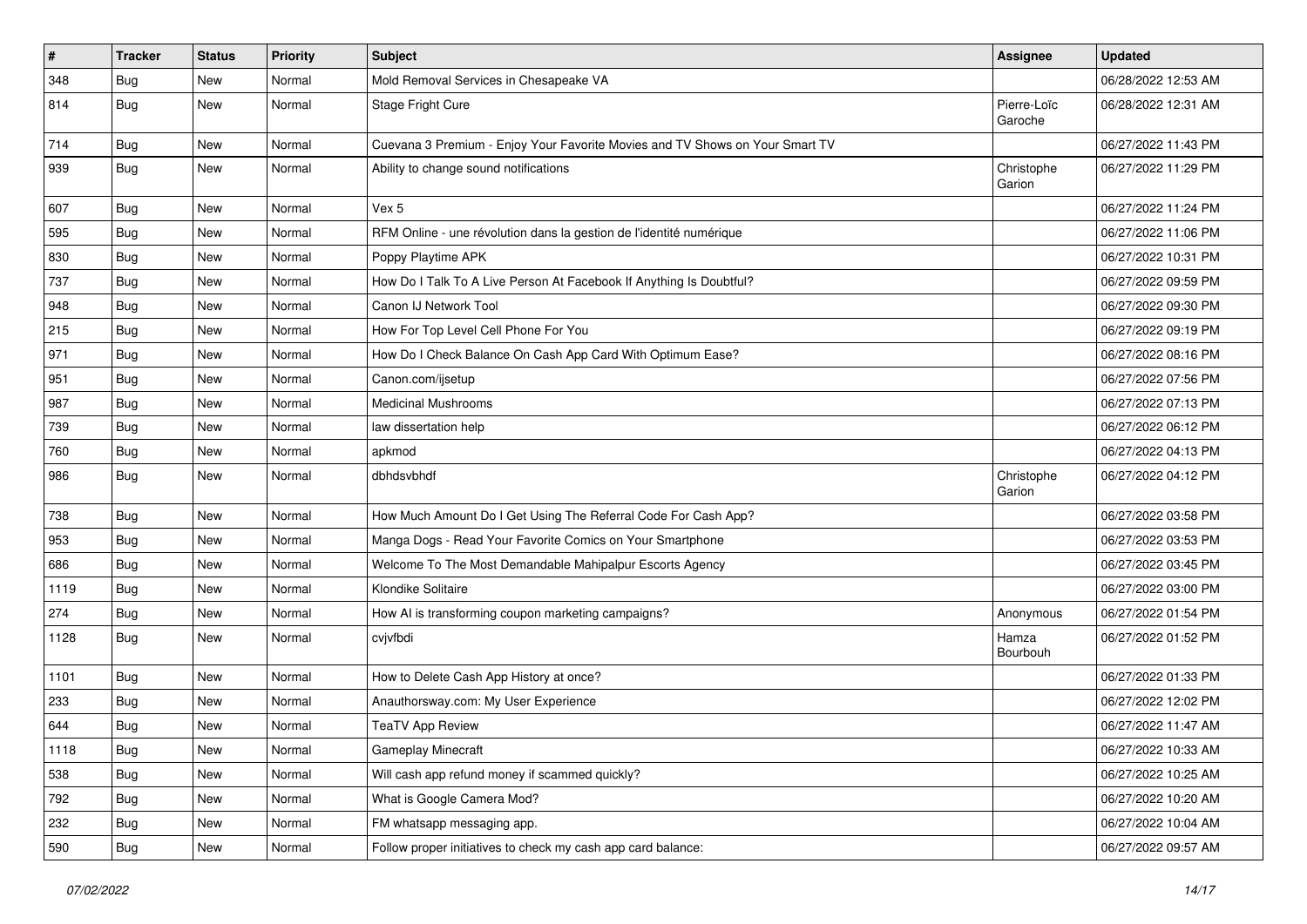| $\vert$ # | <b>Tracker</b> | <b>Status</b> | <b>Priority</b> | <b>Subject</b>                                                                                                                                                                                                                                    | <b>Assignee</b>        | <b>Updated</b>      |
|-----------|----------------|---------------|-----------------|---------------------------------------------------------------------------------------------------------------------------------------------------------------------------------------------------------------------------------------------------|------------------------|---------------------|
| 675       | <b>Bug</b>     | New           | Normal          | What Are Smart Tactics To Fix Cash App Transfer Failed Hurdles?                                                                                                                                                                                   |                        | 06/27/2022 09:51 AM |
| 819       | Bug            | New           | Normal          | Metal Slug Apk para Android                                                                                                                                                                                                                       |                        | 06/27/2022 09:35 AM |
| 988       | Bug            | New           | Normal          | <b>Medicinal Mushrooms</b>                                                                                                                                                                                                                        |                        | 06/27/2022 09:33 AM |
| 959       | <b>Bug</b>     | New           | Normal          | Get connected with cash app team-How to get money off cash app at walmart without card                                                                                                                                                            |                        | 06/27/2022 08:52 AM |
| 158       | Bug            | New           | Normal          | dfghj zcvgh                                                                                                                                                                                                                                       |                        | 06/27/2022 07:28 AM |
| 996       | Bug            | New           | Normal          | Cricut.com/setup                                                                                                                                                                                                                                  |                        | 06/27/2022 07:12 AM |
| 807       | Bug            | New           | Normal          | 1v1Battle is a strategic action 'Build and shoot' game                                                                                                                                                                                            |                        | 06/27/2022 06:52 AM |
| 727       | <b>Bug</b>     | New           | Normal          | Drive for speed simulator mod apk                                                                                                                                                                                                                 | Pierre-Loïc<br>Garoche | 06/27/2022 06:33 AM |
| 985       | Bug            | New           | Normal          | Find out the vitality of Facebook Phone Number:                                                                                                                                                                                                   |                        | 06/27/2022 05:39 AM |
| 978       | Bug            | New           | Normal          | Delamore Lodge is a place to stay.                                                                                                                                                                                                                |                        | 06/27/2022 04:57 AM |
| 1127      | <b>Bug</b>     | New           | Normal          | Is there any support to find Google Feud answers?                                                                                                                                                                                                 |                        | 06/27/2022 04:27 AM |
| 544       | Bug            | New           | Normal          | Hey! I had a very cool idea to order our general picture on canvas for my family as a gift. But couldn't find a<br>good one. Once my friend advised me this article in which I found what I was looking for and gave a cool gift to<br>my family. |                        | 06/27/2022 04:10 AM |
| 596       | Bug            | New           | Normal          | <b>Kids Games</b>                                                                                                                                                                                                                                 |                        | 06/27/2022 04:08 AM |
| 966       | Bug            | New           | Normal          | How to Download the Filmes                                                                                                                                                                                                                        |                        | 06/27/2022 03:25 AM |
| 468       | Bug            | New           | Normal          | Floor Cleaning Westchester MA                                                                                                                                                                                                                     |                        | 06/27/2022 02:41 AM |
| 1112      | Bug            | New           | Normal          | What Cash App Policy Says If Random Person Sent Me Money On Cash App?                                                                                                                                                                             |                        | 06/27/2022 02:39 AM |
| 1001      | Bug            | New           | Normal          | Venmo Keep Saying Error?                                                                                                                                                                                                                          |                        | 06/27/2022 02:20 AM |
| 154       | Bug            | New           | Normal          | fdgyyrut gyrtrw                                                                                                                                                                                                                                   |                        | 06/27/2022 01:21 AM |
| 758       | <b>Bug</b>     | New           | Normal          | How Do I Study Consistently For Hours?                                                                                                                                                                                                            |                        | 06/27/2022 12:49 AM |
| 998       | Bug            | New           | Normal          | Is It Hard to Solve Wordle An                                                                                                                                                                                                                     |                        | 06/27/2022 12:24 AM |
| 992       | Bug            | New           | Normal          | So vergrößern Sie Ihr Instagram-Profilbild                                                                                                                                                                                                        |                        | 06/26/2022 11:29 PM |
| 748       | <b>Bug</b>     | New           | Normal          | Il y a quelques façons d'obtenir des sonneries gratuites pour votre iPhone                                                                                                                                                                        |                        | 06/26/2022 11:24 PM |
| 962       | Bug            | New           | Normal          | Kostenlose Hörbücher                                                                                                                                                                                                                              |                        | 06/26/2022 10:45 PM |
| 938       | <b>Bug</b>     | New           | Normal          | Would you like to have your own ringtone                                                                                                                                                                                                          | Christophe<br>Garion   | 06/26/2022 09:54 PM |
| 302       | <b>Bug</b>     | New           | Normal          | Auto Electrical Repair Services in Norcross GA                                                                                                                                                                                                    |                        | 06/26/2022 07:49 PM |
| 970       | <b>Bug</b>     | New           | Normal          | The Amount Of Time Does Cash App Direct Deposit Time Take?                                                                                                                                                                                        |                        | 06/26/2022 07:32 PM |
| 1104      | Bug            | New           | Normal          | Idle game fix bug                                                                                                                                                                                                                                 |                        | 06/26/2022 06:52 PM |
| 752       | <b>Bug</b>     | New           | Normal          | Plagerism checker                                                                                                                                                                                                                                 |                        | 06/26/2022 06:33 PM |
| 795       | Bug            | New           | Normal          | Drift Boss - Exciting Race                                                                                                                                                                                                                        |                        | 06/26/2022 06:32 PM |
| 1108      | Bug            | New           | Normal          | Six Guns Mod Apk Answers Your Questions                                                                                                                                                                                                           |                        | 06/26/2022 06:26 PM |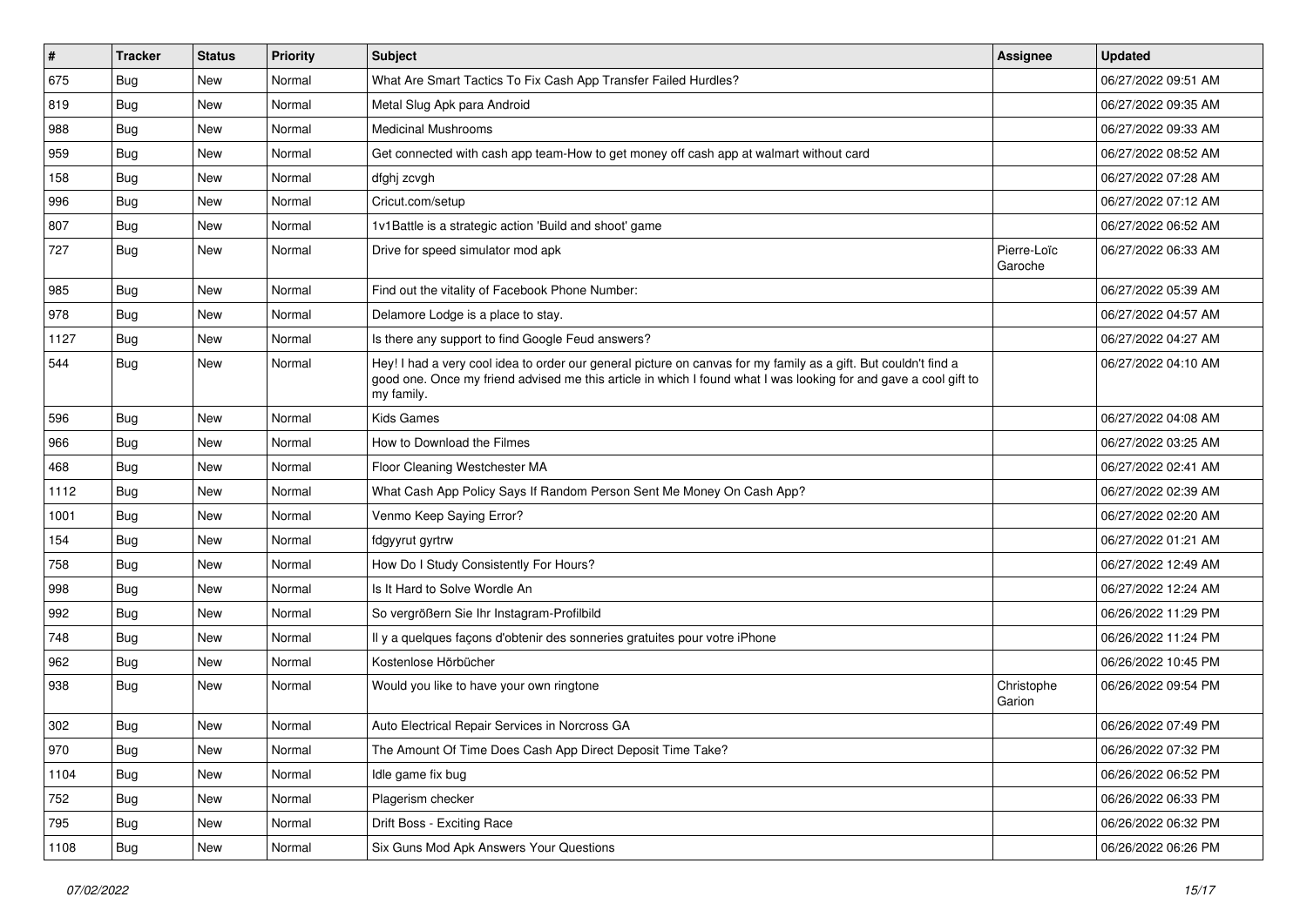| $\vert$ # | <b>Tracker</b> | <b>Status</b> | <b>Priority</b> | Subject                                                                    | Assignee             | <b>Updated</b>      |
|-----------|----------------|---------------|-----------------|----------------------------------------------------------------------------|----------------------|---------------------|
| 585       | Bug            | New           | Normal          | What is cash app help number?                                              |                      | 06/26/2022 06:21 PM |
| 825       | Bug            | <b>New</b>    | Normal          | Lucky Patcher Download                                                     |                      | 06/26/2022 06:09 PM |
| 1096      | Bug            | New           | Normal          | Race and experience new life.                                              |                      | 06/26/2022 06:07 PM |
| 730       | Bug            | New           | Normal          | Canon IJ Network Tool                                                      |                      | 06/26/2022 05:51 PM |
| 974       | Bug            | New           | Normal          | Watch NCAA Football Live Streaming Free                                    |                      | 06/26/2022 05:33 PM |
| 1098      | Bug            | New           | Normal          | Life of a Fisherman                                                        |                      | 06/26/2022 05:16 PM |
| 535       | <b>Bug</b>     | New           | Normal          | Getting Tangled Problems When You Try To Apply For Cash App Delete Account | Christophe<br>Garion | 06/26/2022 04:51 PM |
| 940       | Bug            | New           | Normal          | What is Plex and Is Plex Legal?                                            |                      | 06/26/2022 04:50 PM |
| 750       | Bug            | <b>New</b>    | Normal          | Create a Report Template                                                   |                      | 06/26/2022 04:27 PM |
| 1097      | <b>Bug</b>     | New           | Normal          | Race and experience new life.                                              |                      | 06/26/2022 04:22 PM |
| 631       | Bug            | New           | Normal          | How Can I Load Cash App Card at Walmart straight away?                     |                      | 06/26/2022 04:07 PM |
| 732       | <b>Bug</b>     | New           | Normal          | Get rectifications steps about why cash app transfer failed                |                      | 06/26/2022 03:28 PM |
| 961       | Bug            | New           | Normal          | TeaTv is an Android                                                        |                      | 06/26/2022 02:02 PM |
| 754       | Bug            | <b>New</b>    | Normal          | Cómo descargar tonos gratis de teléfono celular                            |                      | 06/26/2022 01:56 PM |
| 768       | Bug            | New           | Normal          | Where can you buy best jackets online?                                     |                      | 06/26/2022 01:50 PM |
| 144       | Bug            | New           | Normal          | curly bob lace front wigs                                                  |                      | 06/26/2022 01:44 PM |
| 749       | Bug            | New           | Normal          | The Best Bubble Shooter Game for Android                                   |                      | 06/26/2022 12:12 PM |
| 941       | <b>Bug</b>     | New           | Normal          | is Disney Now and Disney Plus different?                                   |                      | 06/26/2022 12:10 PM |
| 1120      | <b>Bug</b>     | New           | Normal          | Summary of 5 best coloring apps on phones                                  |                      | 06/26/2022 11:32 AM |
| 952       | Bug            | New           | Normal          | Canon IJ Network Tool                                                      |                      | 06/26/2022 10:35 AM |
| 993       | <b>Bug</b>     | New           | Normal          | IO Games Free Online                                                       |                      | 06/26/2022 09:41 AM |
| 989       | Bug            | New           | Normal          | Barewoods Wax Cigar                                                        |                      | 06/26/2022 09:19 AM |
| 706       | <b>Bug</b>     | New           | Normal          | How Can You Cancel A Cash App Payment Without Any Prior Information?       |                      | 06/26/2022 09:13 AM |
| 958       | Bug            | New           | Normal          | Avail Cash app support service to know Sutton bank cash app number         |                      | 06/26/2022 08:46 AM |
| 984       | <b>Bug</b>     | New           | Normal          | How to disable, permanently delete Twitter account on phone, PC            |                      | 06/26/2022 08:28 AM |
| 747       | Bug            | New           | Normal          | How to Install Tyflex Plus on Your Android Device                          |                      | 06/26/2022 08:16 AM |
| 874       | <b>Bug</b>     | New           | Normal          | Cómo descargar Minecraft Apk                                               |                      | 06/26/2022 08:01 AM |
| 1102      | <b>Bug</b>     | New           | Normal          | Charlottesville Travel Guide ?                                             |                      | 06/26/2022 07:44 AM |
| 964       | <b>Bug</b>     | New           | Normal          | Can I Fix Cash App Transfer Failed Issues By Adding Sufficient Funds?      |                      | 06/26/2022 07:21 AM |
| 728       | Bug            | New           | Normal          | Will Cash App refund money if scammed? Hitches With Optimum Ease           |                      | 06/26/2022 06:15 AM |
| 977       | <b>Bug</b>     | New           | Normal          | Fans of the Old Country will like this book.                               |                      | 06/26/2022 05:54 AM |
| 990       | <b>Bug</b>     | New           | Normal          | Mushrooms                                                                  |                      | 06/26/2022 05:41 AM |